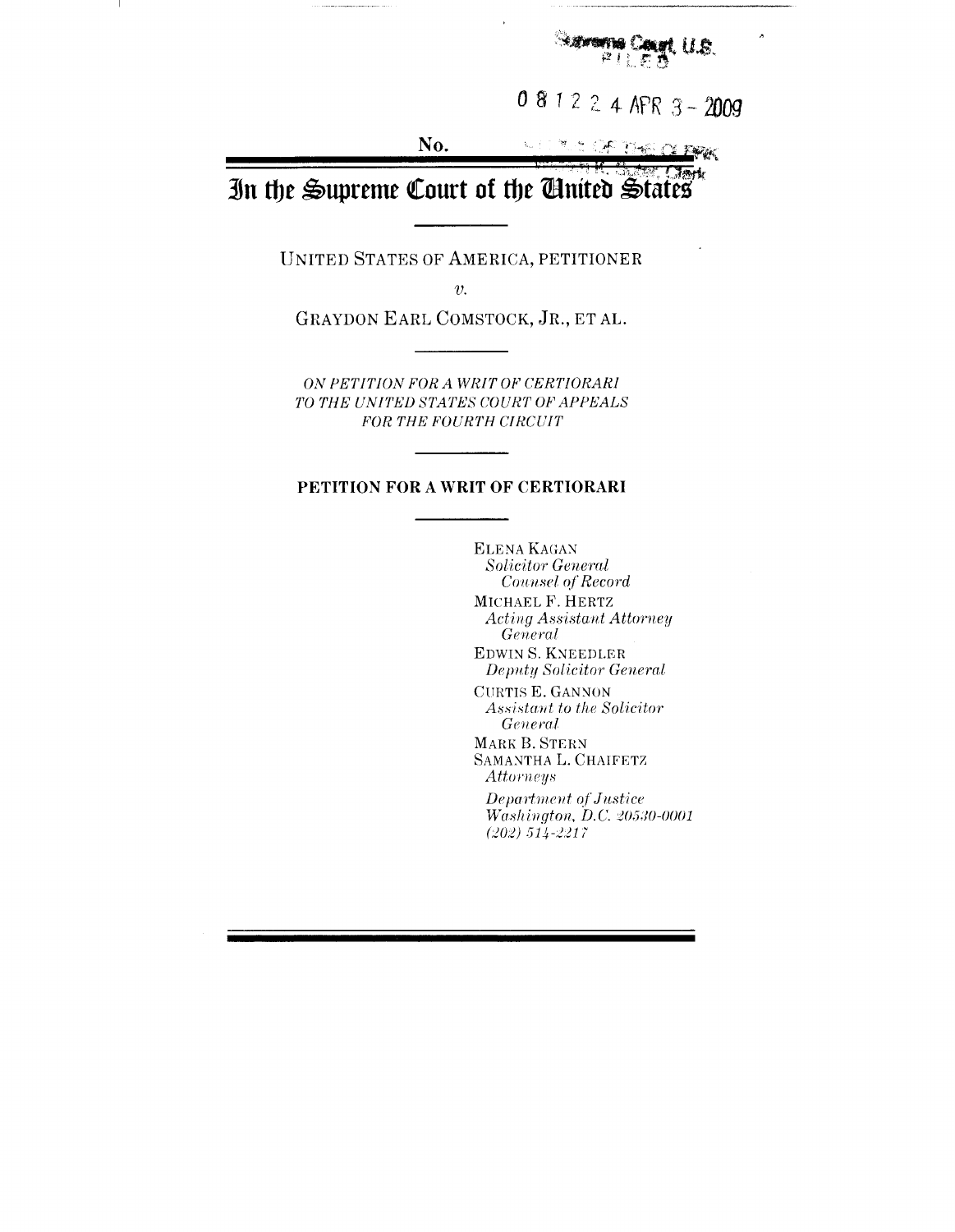#### QUESTION PRESENTED

Whether Congress had the constitutional authority to enact 18 U.S.C. 4248, which authorizes court-ordered civil commitment by the federal government of (1) "sexually dangerous" persons who are already in the custody of the Bureau of Prisons, but who are coming to the end of their federal prison sentences, and (2) "sexually dangerous" persons who are in the custody of the Attorney General because they have been found mentally incompetent to stand trial.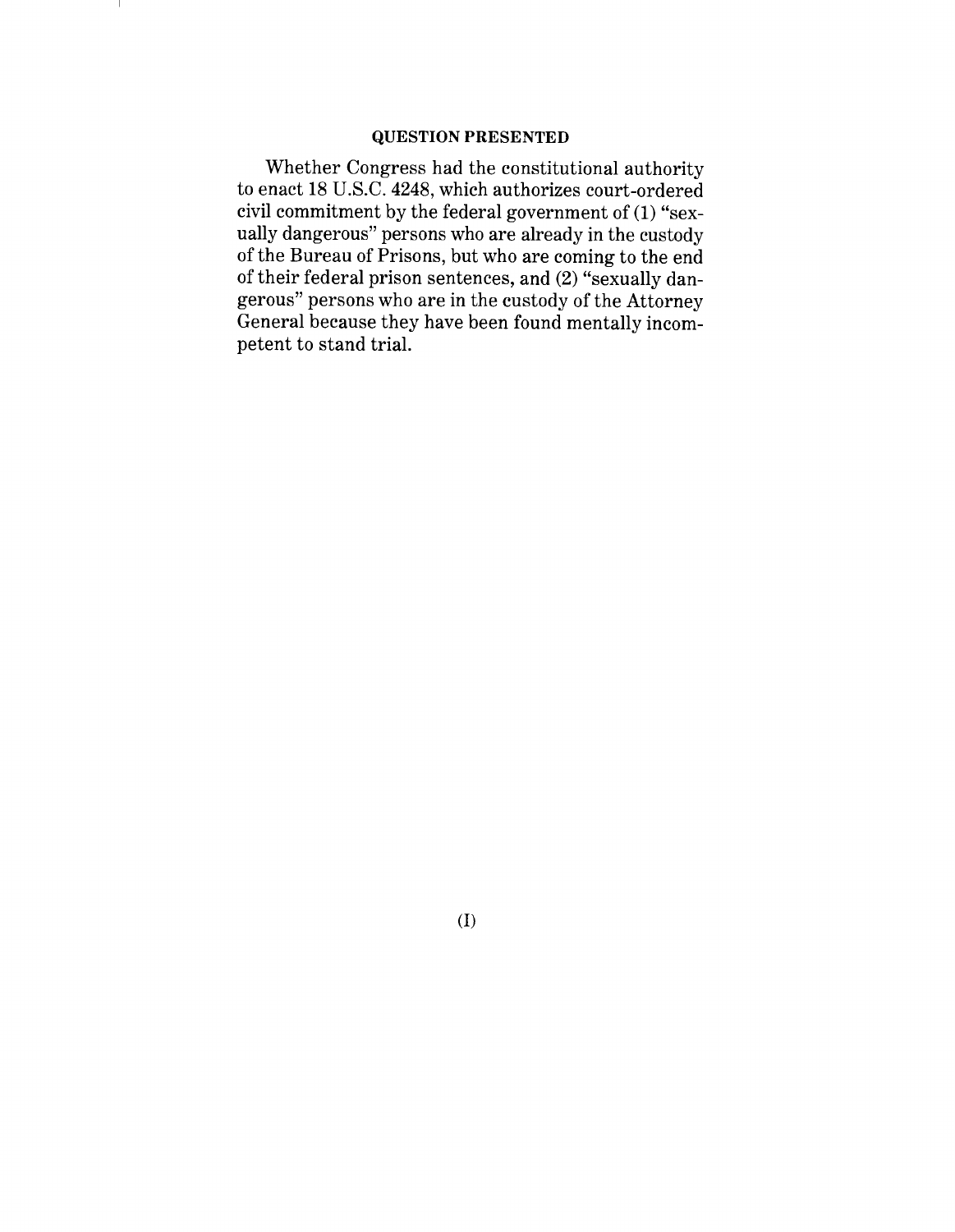## PARTIES TO THE PROCEEDING

In addition to the parties named in the caption, the following four individuals were parties in the court of appeals proceeding, which consolidated five cases from the district court: Shane Catron; Thomas Matherly; Markis Revland; and Marvin Vigil.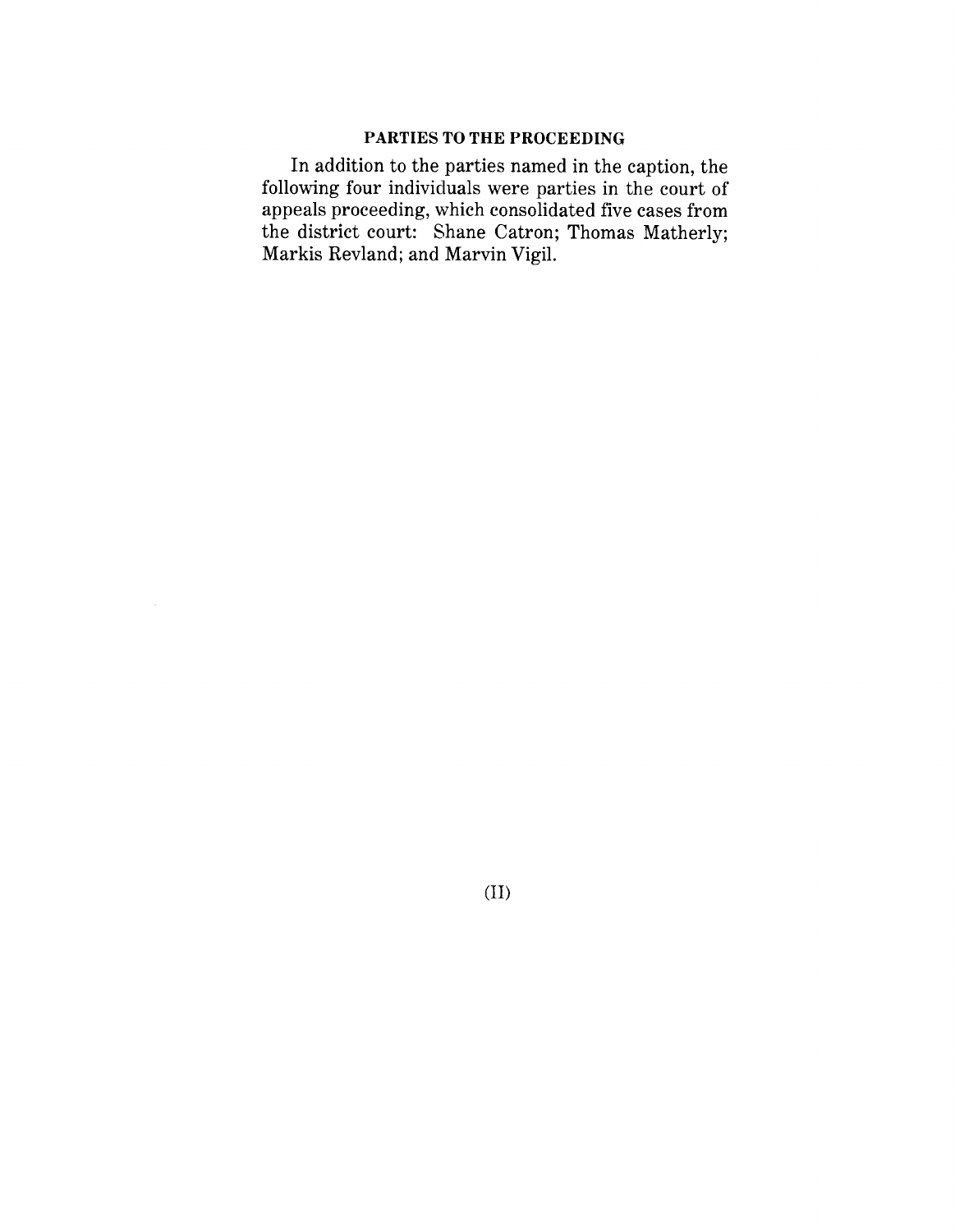# **TABLE OF CONTENTS**

Page

| Appendix A – Court of appeals opinion (Jan. 8, 2009)  1a  |
|-----------------------------------------------------------|
| Appendix B - District court decision (Sept. 7, 2007)  22a |
| Appendix C – Court of appeals order (Mar. 10, 2009)  96a  |
| Appendix D - Statutory provisions involved  97a           |

# **TABLE OF AUTHORITIES**

Cases:

- J.

| Ashcroft v. ACLU, 542 U.S. 656 (2004)  15                  |
|------------------------------------------------------------|
| Babbitt v. Youpee, 519 U.S. 234 (1997)  15                 |
| Blodgett v. Holden, 275 U.S. 142 (1927)  15                |
| Burroughs v. United States, 290 U.S. 534 (1934)  18        |
| $FCC$ v. Beach Commc'ns, Inc., 508 U.S. 307 (1993)  15     |
| Gonzales v. Carhart, 550 U.S. 124 (2007)  15               |
| Gonzales v. Raich, 545 U.S. 1 (2005)  28                   |
| Greenwood v. United States:                                |
|                                                            |
| 219 F.2d 376 (8th Cir. 1955), aff'd, 350 U.S. 366          |
|                                                            |
| Hamilton v. Kentucky Distilleries & Warehouse Co.,         |
|                                                            |
| Higgins v. United States, 205 F.2d 650 (9th Cir. 1953)  22 |

(III)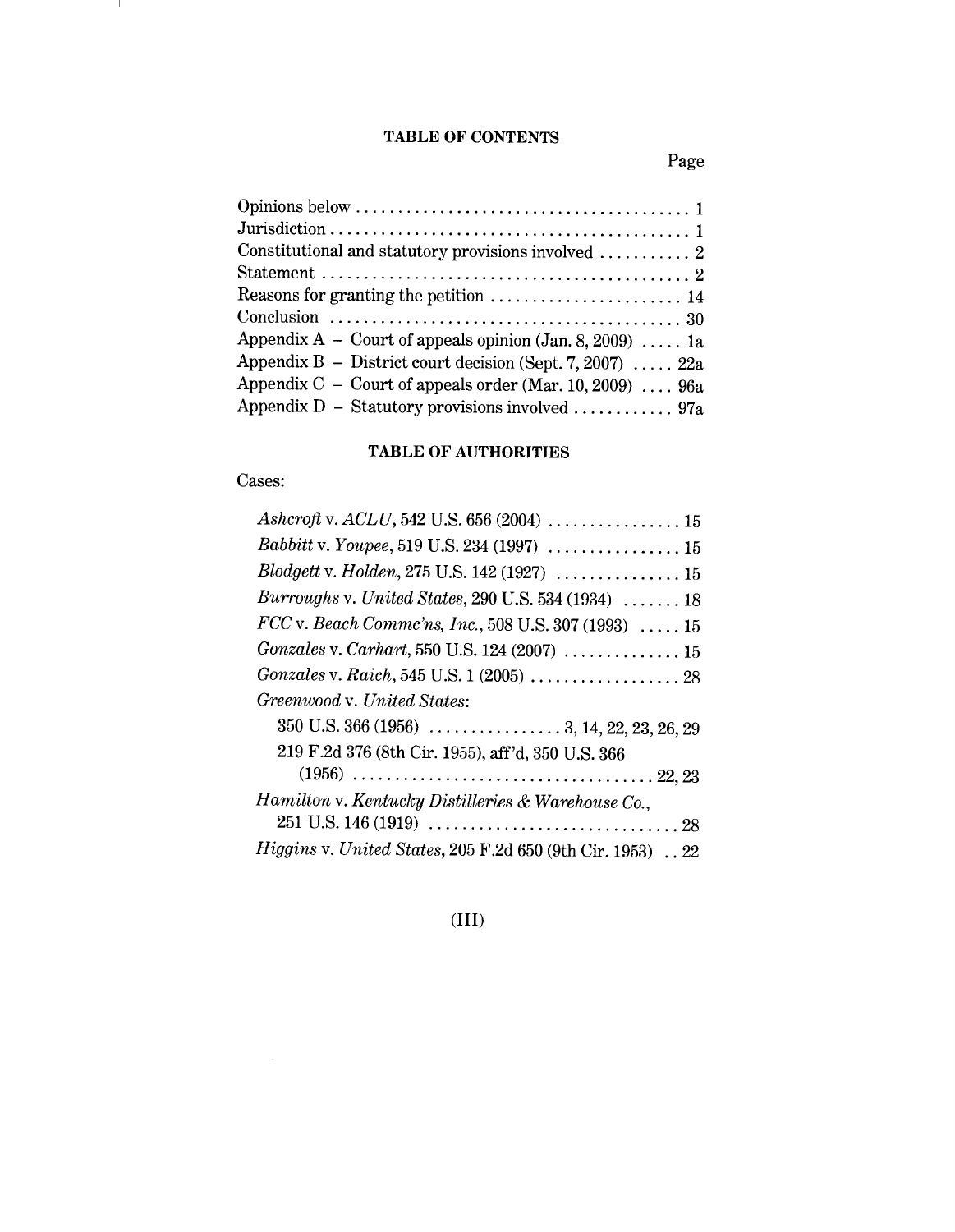| Cases—Continued:                                                                            | Page |
|---------------------------------------------------------------------------------------------|------|
| <i>Hinckley v. United States, 163 F.3d 647 (D.C. Cir.</i>                                   |      |
|                                                                                             |      |
| <i>Jinks v. Richland County,</i> 538 U.S. 456 (2003) $\ldots \ldots \ldots 18$              |      |
| Jones v. United States, 463 U.S. 354 (1983)  25                                             |      |
|                                                                                             |      |
|                                                                                             |      |
| $M^\prime\text{Culloch v.}$ Maryland, 17 U.S. (4 Wheat.) 316                                |      |
|                                                                                             |      |
| Pierce County v. Guillen, 537 U.S. 129 (2003) $\ldots \ldots \ldots 15$                     |      |
| <i>Royal v. United States, 274 F.2d 846 (10th Cir. 1960)</i> 30                             |      |
| <i>Rubin v. Coors Brewing Co.</i> , 514 U.S. 476 (1995) $\ldots \ldots 15$                  |      |
| <i>Sabri</i> v. <i>United States</i> , 541 U.S. 600 (2004) $\ldots \ldots \ldots \ldots 18$ |      |
| Smith v. Hope Vill., Inc., 481 F. Supp. 2d 172 (D.D.C.<br>2007)                             |      |
| United States v. Abregana, 574 F. Supp. 2d 1123                                             |      |

| 1 lette County V. Challen, 331 U.S. 129 (2003) $\ldots \ldots \ldots$ 13                                                                            |
|-----------------------------------------------------------------------------------------------------------------------------------------------------|
| <i>Royal v. United States, 274 F.2d 846 (10th Cir. 1960)</i> 30                                                                                     |
| <i>Rubin</i> v. Coors Brewing Co., 514 U.S. 476 (1995) $\ldots \ldots 15$                                                                           |
| Sabri v. United States, 541 U.S. 600 (2004)  18                                                                                                     |
| Smith v. Hope Vill., Inc., 481 F. Supp. 2d 172 (D.D.C.                                                                                              |
|                                                                                                                                                     |
| United States v. Abregana, 574 F. Supp. 2d 1123<br>$(D. Haw. 2008) \ldots \ldots \ldots \ldots \ldots \ldots \ldots \ldots \ldots \ldots \ldots 15$ |
| United States v. Carta, 503 F. Supp. 2d 405 (D. Mass.                                                                                               |
|                                                                                                                                                     |
| United States v. Charters, 863 F.2d 302 (4th Cir.                                                                                                   |
| 1988), cert. denied, 494 U.S. 1016 (1990)  22                                                                                                       |
| <i>United States v. Curry,</i> 410 F.2d 1372 (4th Cir. 1969)  30                                                                                    |
| United States v. Dowell, No. CIV-06-1216-D,                                                                                                         |
| 2007 WL 5361304 (W.D. Okla. Dec. 5, 2007)  15                                                                                                       |
| United States v. Edge Broad. Co., 509 U.S. 418 (1993) 15                                                                                            |
| United States v. Lopez, 514 U.S. 549 (1995) $\ldots \ldots \ldots \ldots 20$                                                                        |
| United States v. Morrison, 529 U.S. 598 (2000)  15, 17                                                                                              |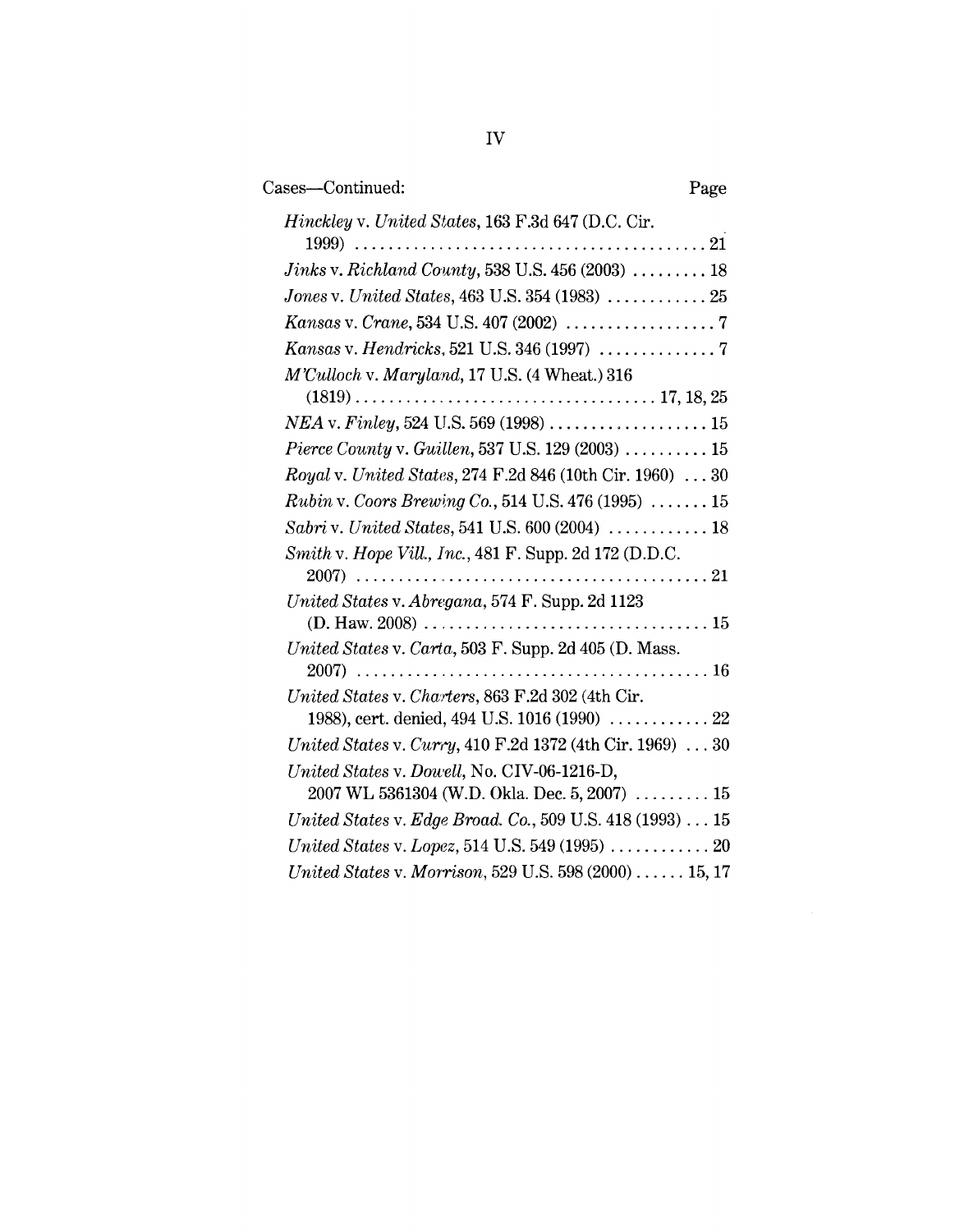| Cases-Continued:<br>Page                                                                       |  |
|------------------------------------------------------------------------------------------------|--|
| United States v. National Treasury Employees                                                   |  |
| United States v. S.A., 129 F.3d 995 (8th Cir. 1997),                                           |  |
| United States v. Sahhar, 56 F.3d 1026 (9th Cir.),<br>cert. denied, 516 U.S. 952 (1995)  24, 25 |  |
|                                                                                                |  |
| United States v. Shields, 522 F. Supp. 2d. 317                                                 |  |
| United States v. Steil, 916 F.2d 485 (8th Cir. 1990)  22                                       |  |
| United States v. Tom, 558 F. Supp. 2d 931 (D. Minn.                                            |  |
| United States v. Volungus, No. 07-12060, 2009 WL                                               |  |
| Wells v. Attorney Gen., 201 F.2d 556 (10th Cir.                                                |  |
|                                                                                                |  |
| <i>White v. Treibly,</i> 19 F.2d 712 (D.C. Cir. 1927) $\ldots \ldots \ldots$ 22                |  |
| Constitution, statutes, regulations and rules:                                                 |  |
| U.S. Const. Art. I        . 14, 15, 18, 19, 28<br>§ 8:                                         |  |
|                                                                                                |  |

C1. 3 (Commerce Clause) ....................11, 17 C1.7 ........................................ 17 C1. 17 ....................................... 17

Clause) ........................ 2, 11, 17, 18, 26

Act of June 23, 1874, ch. 465, § 1, 18 Stat. 251 ............... 2

C1. 18 (Necessary and Proper

#### $\boldsymbol{\mathrm{V}}$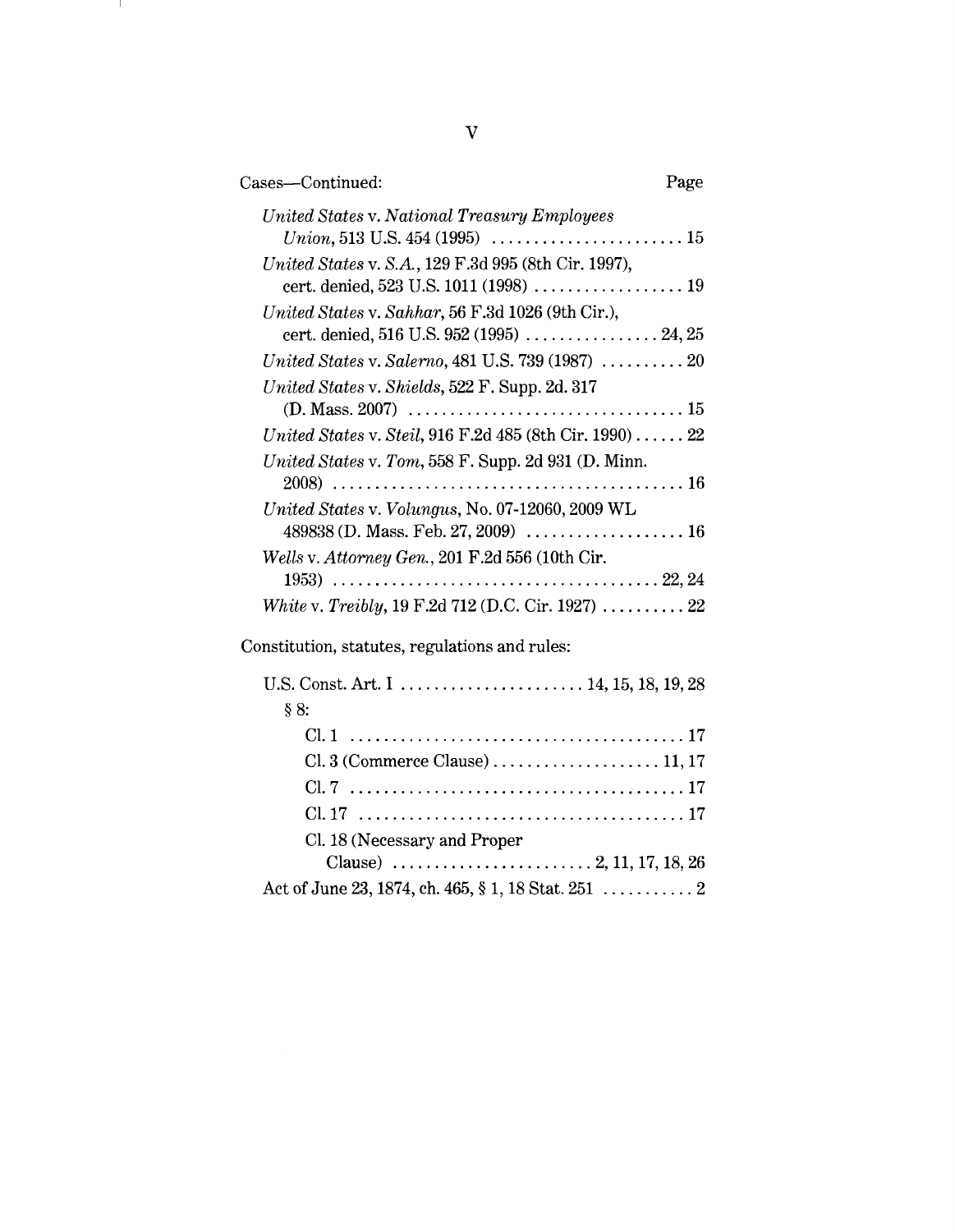| Statutes, regulations and rules—Continued:                                                                                            | Page |
|---------------------------------------------------------------------------------------------------------------------------------------|------|
|                                                                                                                                       |      |
| Act of June 25, 1948, ch. 645, 62 Stat. 855                                                                                           |      |
| $(18 \text{ U.S.C. } 4241 \text{ et seq.}) \dots \dots \dots \dots \dots \dots \dots \dots \dots \dots \dots \dots \dots \dots \dots$ |      |
|                                                                                                                                       |      |
|                                                                                                                                       |      |
|                                                                                                                                       |      |
|                                                                                                                                       |      |
| Act of Sept. 7, 1949, ch. 535, 63 Stat. 686                                                                                           |      |
| $(18 \text{ U.S.C. } 4244 \text{ et seq.}) \dots \dots \dots \dots \dots \dots \dots \dots \dots \dots \dots \dots \dots$             |      |
|                                                                                                                                       |      |
|                                                                                                                                       |      |
|                                                                                                                                       |      |
|                                                                                                                                       |      |
|                                                                                                                                       |      |
|                                                                                                                                       |      |
|                                                                                                                                       |      |
|                                                                                                                                       |      |
|                                                                                                                                       |      |
|                                                                                                                                       |      |
|                                                                                                                                       |      |
|                                                                                                                                       |      |
|                                                                                                                                       |      |
|                                                                                                                                       |      |
|                                                                                                                                       |      |
| Adam Walsh Child Protection and Safety Act of 2006,                                                                                   |      |
|                                                                                                                                       |      |
| $\S 301(a)$ , 120 Stat. 617-618 (42 U.S.C. 16971(a))  8                                                                               |      |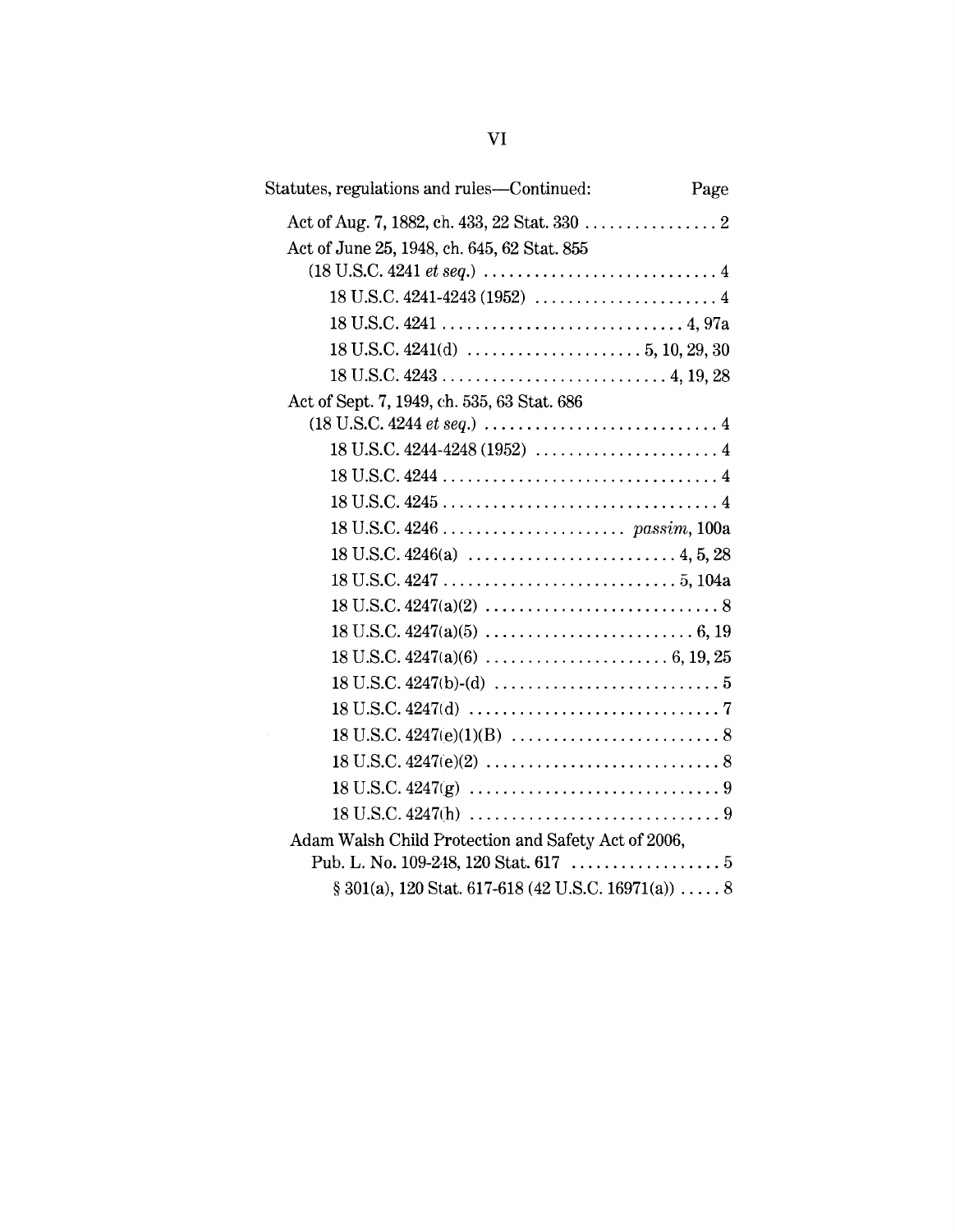| Statutes, regulations and rules—Continued:                                                                                                               | Page |
|----------------------------------------------------------------------------------------------------------------------------------------------------------|------|
| § 302(4), 120 Stat. 620                                                                                                                                  |      |
| $(18 \text{ U.S.C. } 4248) \dots \dots \dots \dots \dots \dots \text{ passim}, 111a$                                                                     |      |
|                                                                                                                                                          |      |
|                                                                                                                                                          |      |
|                                                                                                                                                          |      |
|                                                                                                                                                          |      |
|                                                                                                                                                          |      |
|                                                                                                                                                          |      |
|                                                                                                                                                          |      |
|                                                                                                                                                          |      |
|                                                                                                                                                          |      |
|                                                                                                                                                          |      |
|                                                                                                                                                          |      |
| 28 C.F.R.:                                                                                                                                               |      |
|                                                                                                                                                          |      |
|                                                                                                                                                          |      |
|                                                                                                                                                          |      |
|                                                                                                                                                          |      |
| Miscellaneous:                                                                                                                                           |      |
| Case of Insane Convict After Expiration of Term of                                                                                                       |      |
| <i>Imprisonment</i> , $35$ Op. Att'y Gen. $366$ (1927) $\ldots \ldots \ldots 3$                                                                          |      |
| Commitment to Gov't Hosp. for the Insane, 30 Op.                                                                                                         |      |
|                                                                                                                                                          |      |
| Government Hosp. for the Insane, 17 Op. Att'y Gen.<br>$211 (1881) \ldots \ldots \ldots \ldots \ldots \ldots \ldots \ldots \ldots \ldots \ldots \ldots 3$ |      |
| Eugene Gressman et al., Supreme Court Practice                                                                                                           |      |
|                                                                                                                                                          |      |

 $\label{eq:2} \frac{1}{\sqrt{2}}\left(\frac{1}{\sqrt{2}}\right)^2\left(\frac{1}{\sqrt{2}}\right)^2\left(\frac{1}{\sqrt{2}}\right)^2.$ 

VII

and the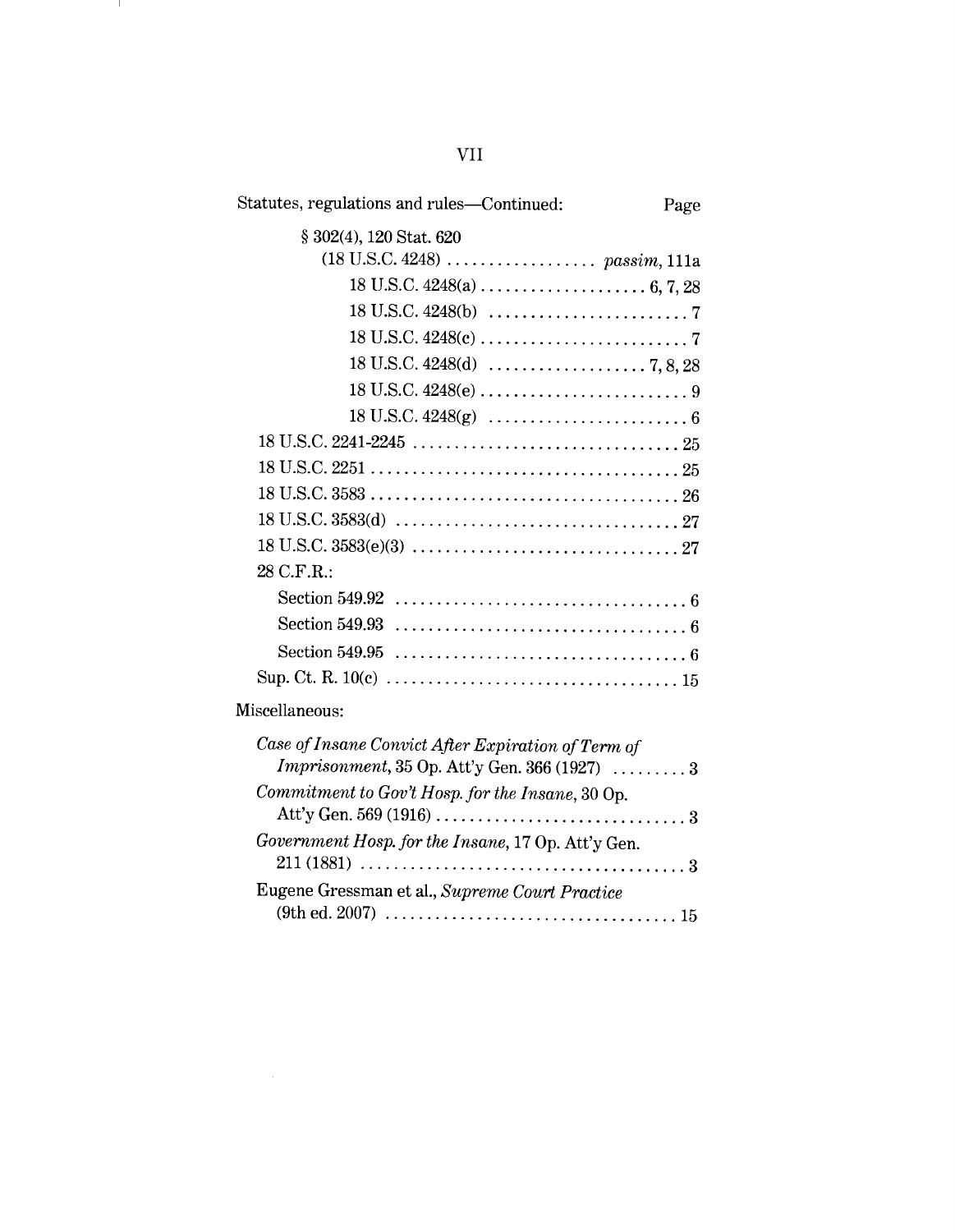| Miscellaneous-Continued:                                                                                                                          | Page |
|---------------------------------------------------------------------------------------------------------------------------------------------------|------|
| H.R. Rep. No. 218, 109th Cong., 1st Sess. Pt. 1 (2005)  7                                                                                         |      |
| H.R. Rep. No. 1319, 81st Cong., 1st Sess. (1949)  4, 5                                                                                            |      |
|                                                                                                                                                   |      |
|                                                                                                                                                   |      |
| United States Judicial Conference, Report of Com-<br>mittee to Study Treatment Accorded by Federal<br>Courts to Insane Persons Charged with Crime |      |
|                                                                                                                                                   |      |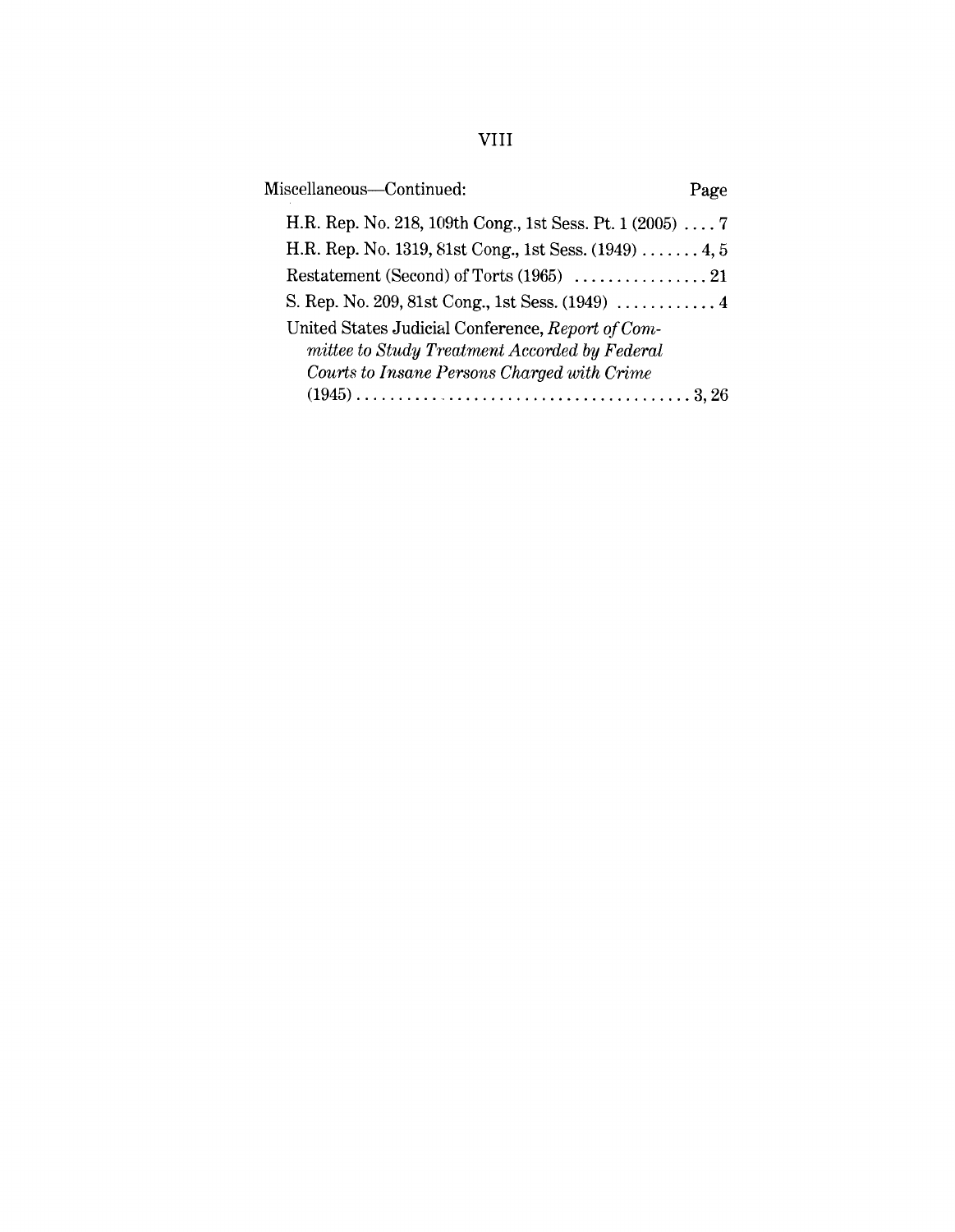# **In the Supreme Court of the Cinited States**

No.

UNITED STATES OF AMERICA, PETITIONER

 $v$ .

GRAYDON EARL COMSTOCK, JR., ET AL.

*ON PETITION FOR A WRIT OF CERTIORARI TO THE UNITED STATES COURT OF APPEALS FOR THE FOURTH CIRCUIT*

#### PETITION FOR A WRIT OF CERTIORARI

The Solicitor General, on behalf of the United States, respectfully petitions for a writ of certiorari to review the judgment of the United States Court of Appeals for the Fourth Circuit in this case.

#### OPINIONS BELOW

The opinion of the court of appeals (App., *infra,* 1a-21a) is reported at 551 F.3d 274. The opinion of the district court (App., *infra,* 22a-95a) is reported at 507 F. Supp. 2d 522.

## **JURISDICTION**

The judgment of the court of appeals was entered on January 8, 2009. A petition for rehearing was denied on March 10, 2009 (App., *infra,* 96a). The jurisdiction of this Court is invoked under 28 U.S.C. 1254(1).

(1)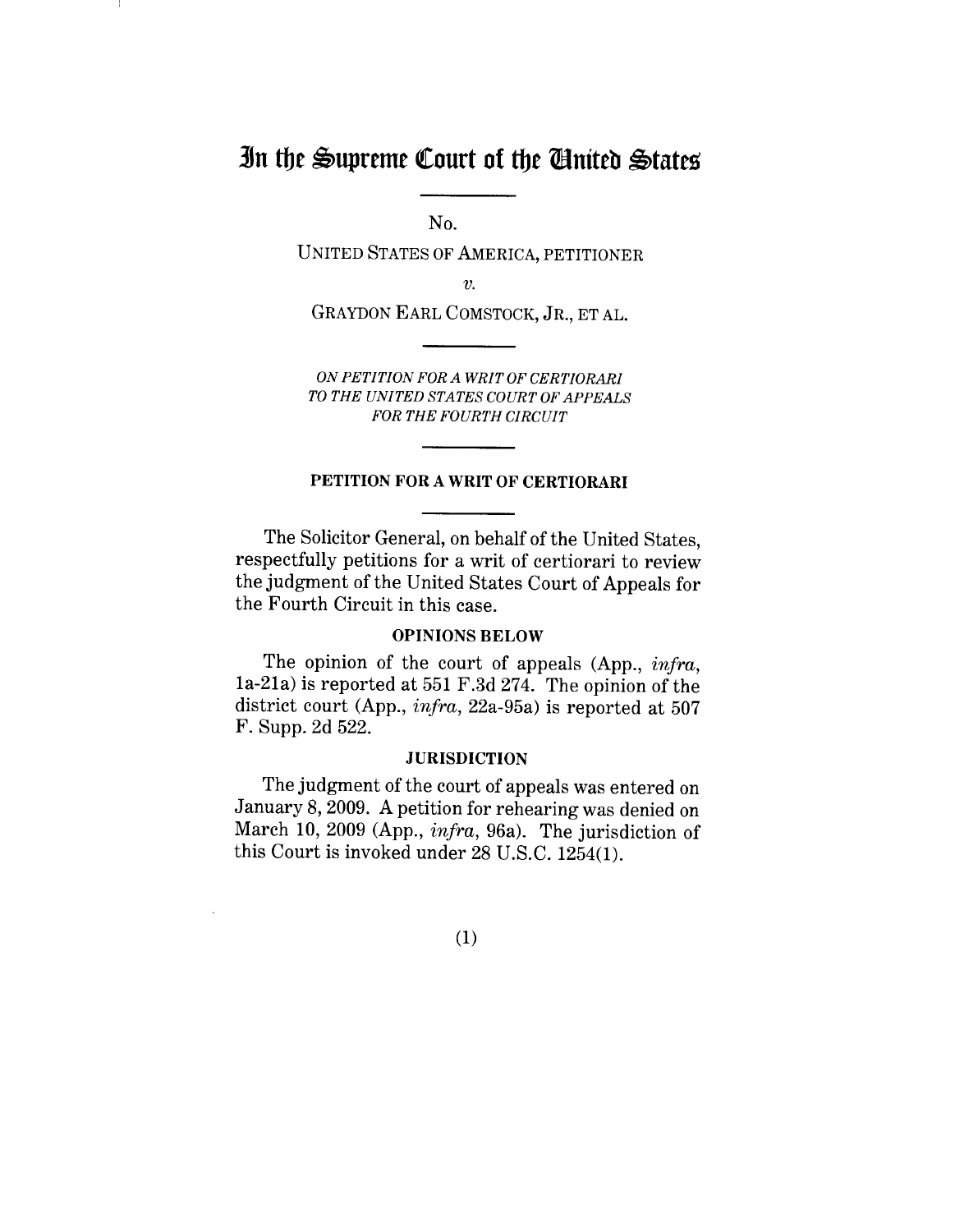## CONSTITUTIONAL AND STATUTORY PROVISIONS INVOLVED

The Necessary and Proper Clause of the United States Constitution, Article I, Section 8, Clause 18, provides: "The Congress shall have Power  $* * *$  [t]o make all Laws which shall be necessary and proper for carrying into Execution the foregoing Powers, and all other Powers vested by this Constitution in the Government of the United States, or in any Department or Officer thereof."

Relevant statutory provisions are reprinted in the appendix to this petition. App., *infra,* 97a-114a.

#### STATEMENT

This case involves a challenge to Congress's constitutional power to provide for court-ordered civil commitment of mentally ill, "sexually dangerous" persons in federal custody who have been found incompetent to stand trial on federal charges or who are nearing the expiration of their term of imprisonment after a criminal conviction. Congress authorized such commitment proceedings in 2006 by enacting 18 U.S.C. 4248, which was made part of a longstanding statutory framework of civil-commitment procedures applicable to persons in federal custody.

1. a. In the nineteenth century, federal statutes provided that federal prisoners who became insane while serving their sentences, or persons charged with offenses against the United States and in the actual custody of its officers, could be transferred to a federal mental hospital. See Act of June 23, 1874, ch. 465, § 1, 18 Stat. 251; Act of Aug. 7, 1882, ch. 433, 22 Stat. 330. Those statutes were seen as vindicating "the duty of the United States to take care of convicts who may become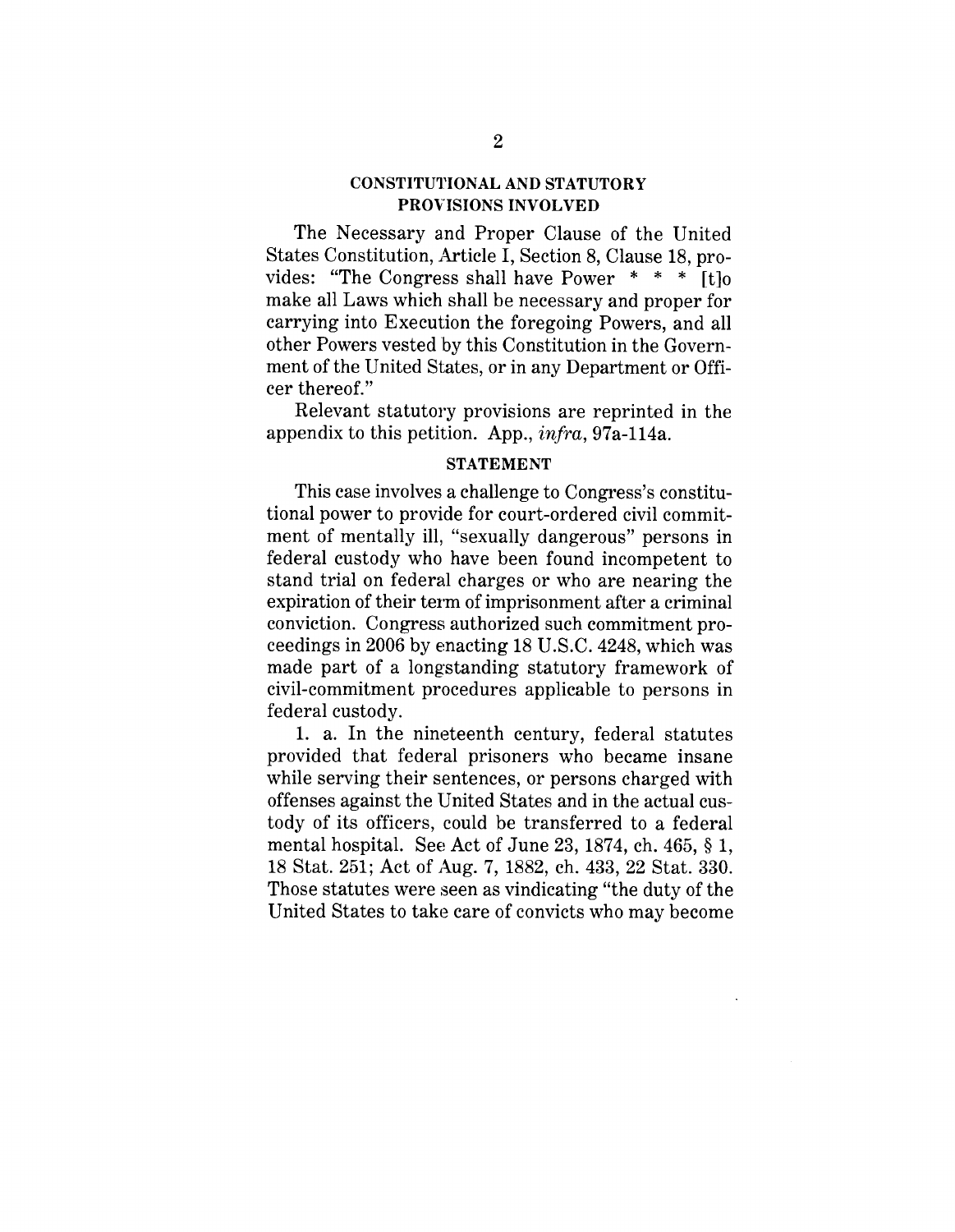insane while in her custody." *Government Hosp. for the Insane*, 17 Op. Att'y Gen. 211, 212-213 (1881) (emphasis omitted). In 1916, however, the Attorney General concluded that those statutes did not authorize the continued detention of a prisoner after his sentence had expired, because they did not provide for appropriate procedures  $(i.e., "notice and proper hearing")$  to determine whether insanity warranted longer detention. *Commitment to Gov't Hosp. for the Insane,* 30 Op. Att'y Gen. 569, 571; see also *Case of Insane Convict After Expiration of Term of Imprisonment,* 35 Op. Att'y Gen. 366, 369 (1927).

As a result, the Bureau of Prisons (BOP) was sometimes presented with the "serious problem" of "what to do with insane criminals upon the expiration of their terms of confinement, where it would be dangerous to turn them loose upon society and where no state will assume responsibility for their custody." United States Judicial Conference, *Report of Committee to Study Treatment Accorded by Federal Courts to Insane Persons Charged with Crime* 11 (1945) *(Judicial Conference Committee Report*).<sup>1</sup> In the late 1940s, "after long study by a conspicuously able committee, followed by consultation with federal district and circuit judges," the Judicial Conference proposed draft legislation to address the situation that arises when the federal government "'has lawful custody of a person whom it is not safe to let at large.'" *Greenwood v. United States,* 350 U.S. 366, 373, 374 (1956) (quoting *Judicial Conference Committee Report* 7).

<sup>&</sup>lt;sup>1</sup> The Judicial Conference Committee Report was reprinted in its entirety as an addendum to the government's court of appeals brief.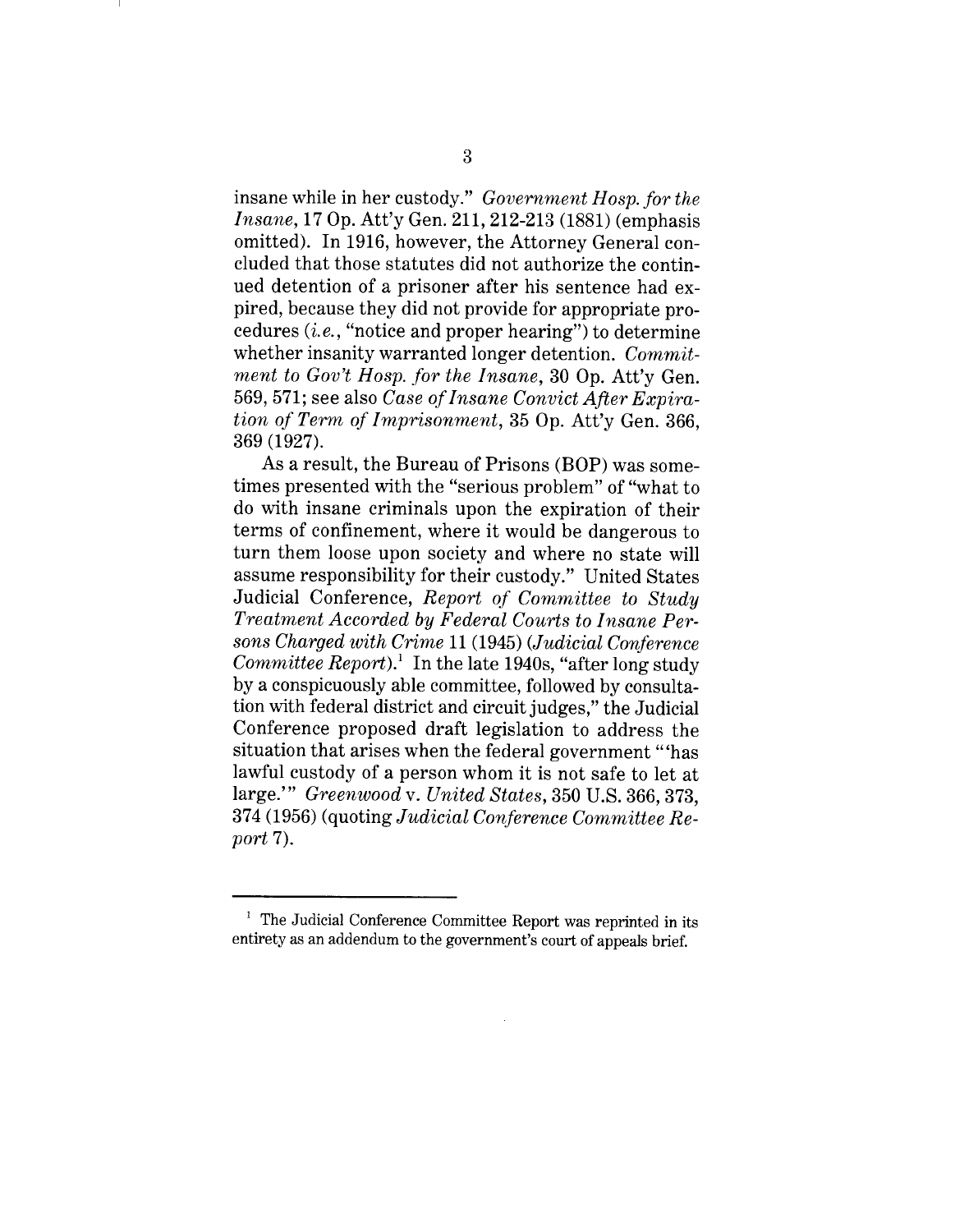Congress responded, and since the late 1940s federal statutes have provided a comprehensive framework for the court-ordered civil commitment of various categories of persons in federal custody. See Act of Sept. 7, 1949, ch. 535, 63 Stat. 686 (18 U.S.C. 4244-4248 (1952)); Act of June 25, 1948, ch. 645, 62 Stat. 855 (18 U.S.C. 4241-4243 (1952)). Those categories include persons found to be mentally incompetent to stand trial (18 U.S.C. 4241); persons found not guilty by reason of insanity (18 U.S.C. 4243); and persons determined to be suffering from a mental disease or defect either before sentencing (18 U.S.C. 4244) or while imprisoned (18 U.S.C. 4245).

Those provisions also explicitly authorize civil-commitment proceedings against prisoners whose terms of imprisonment are about to end.<sup>2</sup> In its present form,  $18$ U.S.C. 4246 provides procedures for hospitalizing, *inter alia,* a person "in the custody of the Bureau of Prisons" whose term of incarceration "is about to expire" and who is found to "suffer[] from a mental disease or defect as a result of which his release would create a substantial risk of bodily injury to another person or serious damage to property of another." 18 U.S.C. 4246(a). That provision was originally enacted to address problems posed by the "appreciable number" of federal prisoners

 $2$  The legislative history reinforces Congress's manifest intention in 1949 to provide statutory authority for "the continued restraint of [mentally incompetent persons] after their sentences expire." S. Rep. No. 209, 81st Cong., 1st Sess. 2 (1949) (letter from Peyton Ford, Assistant to the Attorney General); see also H.R. Rep. No. 1319, 81st Cong., 1st Sess. 2 (1949) (referring to "the need for specific statutory authority to deal with those cases  $(a)$  where preexisting mental incompetency manifests itself only after commitment under sentence and (b) where such mental condition exists upon expiration of sentence, with no constituted authorities able or willing to assume custody, and outright release would be incompatible with public safety").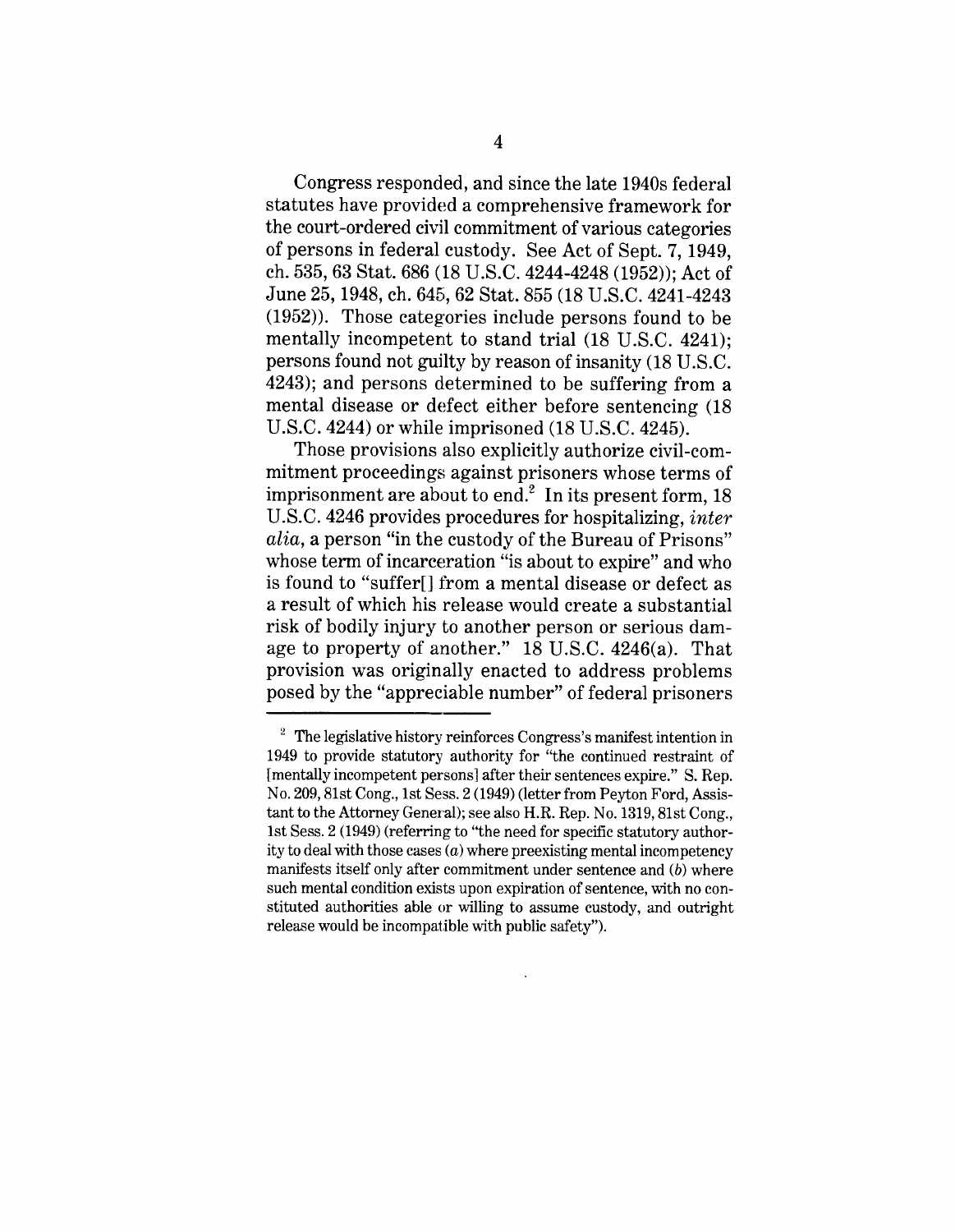who, at the end of their terms, were not accepted by state institutions for "lack of legal residence in any State but who ought not, however, to be at large because they constitute a menace to public safety." H.R. Rep. No. 1319, 81st Cong., 1st Sess. 2 (1949).3

The procedural safeguards for commitment hearings under that statutory framework are set out in 18 U.S.C. 4247. They include provisions for a court-ordered psychiatric or psychological examination, representation by counsel (including appointed counsel), and the opportunity to testify, present evidence, subpoena witnesses, and confront and cross-examine witnesses who appear at the hearing. 18 U.S.C. 4247(b)-(d).

b. The longstanding civil-commitment regime for persons in federal custody was amended and supplemented by Title III of the Adam Walsh Child Protection and Safety Act of 2006 (Adam Walsh Act), Pub. L. No. 109-248, 120 Stat. 617. That Act added 18 U.S.C. 4248, which expressly authorizes the federal government to seek the court-ordered civil commitment of certain "sexually dangerous person[s]" already in its custody. § 302(4), 120 Stat. 620. In particular, Section 4248 applies to persons who are in the custody of the BOP, who have been committed to the custody of the Attorney General because they have been determined to be mentally incompetent to stand trial or to undergo postrelease proceedings, or who have had all criminal charges against them dismissed solely for reasons relat-

<sup>3</sup> Section 4246 also applies to persons who have been committed to the Attorney General's custody pursuant to Section 4241(d) *(e.g.,* those who have been charged with federal offenses but found incompetent to stand trial), and persons against whom criminal charges have been dismissed solely for reasons related to their mental condition. 18 U.S.C. 4246(a).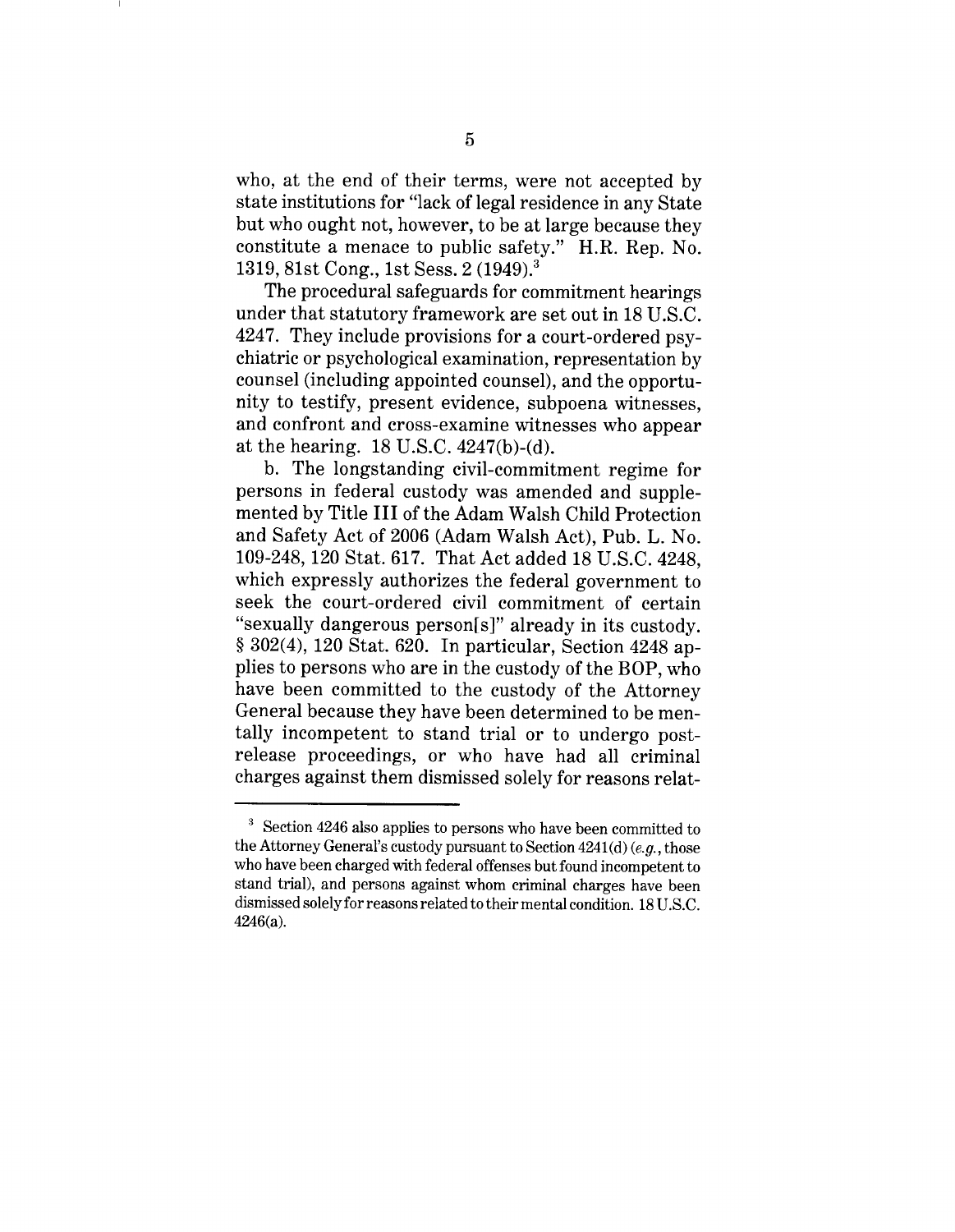ing to their mental condition.<sup>4</sup> 18 U.S.C. 4248(a). A commitment proceeding under Section 4248 is initiated when the Attorney General, the Director of the BOP, or one of their designees or delegees, certifies to the federal district court for the district in which the person is confined that he "is a sexually dangerous person." *Ibid.*

The statute defines a "sexually dangerous person" as someone "who has engaged or attempted to engage in sexually violent conduct or child molestation and who is sexually dangerous to others." 18 U.S.C. 4247(a)(5). A person is defined by the statute to be "sexually dangerous to others" if he "suffers from a serious mental illness, abnormality, or disorder as a result of which he would have serious difficulty in refraining from sexually violent conduct or child molestation if released." 18 U.S.C.  $4247(a)(6)$ .<sup>5</sup>

Once the government has initiated a commitment proceeding in federal district court by filing a certificate

<sup>&</sup>lt;sup>4</sup> If the government concludes that a person in its custody is sexually dangerous but all charges against him have been dismissed "for reasons *not related* to [his] mental condition," continued detention by the federal government is not authorized under Section 4248. 18 U.S.C.  $4248(g)$  (emphasis added). Instead, the person shall be promptly released to a state official "for the purpose of institution of State proceedings for civil commitment," or—if the Attorney General receives notice from the States in which the person is domiciled or was tried that they will not assume responsibility for him--the person shall be released outright. *Ibid.*

 $5$  Although they were not in effect when this case began, the BOP has adopted regulations that further define "sexually violent conduct" and "child molestation," and provide a nonexclusive list of evidence that may be considered in "determining whether a person will have 'serious difficulty in refraining from sexually violent conduct or child molestation if released.'" 28 C.F.R. 549.92, 549.93, 549.95.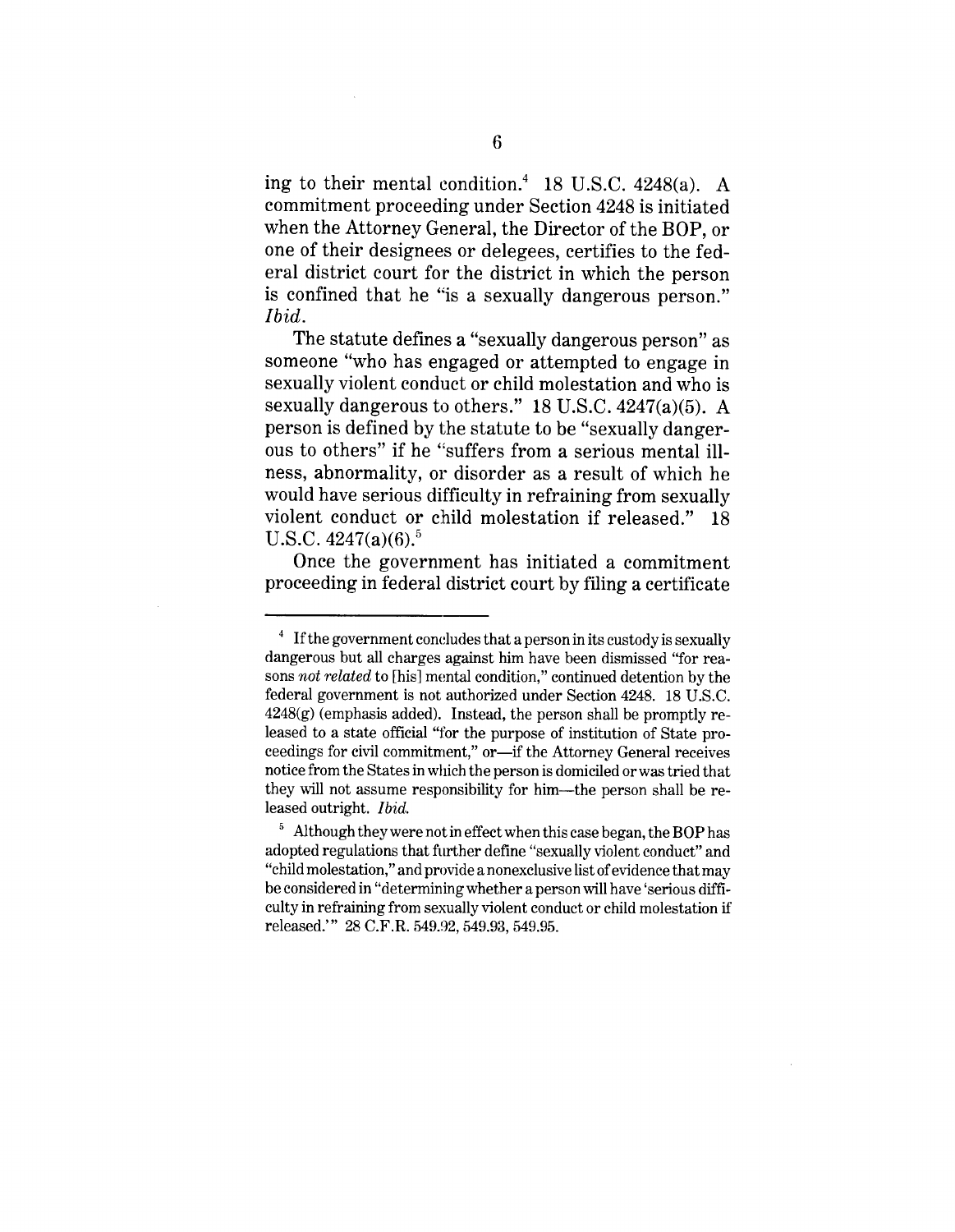of sexual dangerousness, the statute "stay[s] the release" of the respondent from federal custody "pending completion of procedures contained in [Section 4248]." 18 U.S.C. 4248(a). Those procedures include an opportunity for the district court to order a psychiatric or psychological examination (to be followed by the filing of a report with the court), and a mandatory district court "hearing to determine whether the person is a sexually dangerous person."  $18$  U.S.C.  $4248(a)$ , (b) and (c). At the hearing, the respondent "shall be represented by counsel and, if he is financially unable to obtain adequate representation, counsel shall be appointed for him." 18 U.S.C. 4247(d); see 18 U.S.C. 4248(c). The respondent must be given "an opportunity to testify, to present evidence, to subpoena witnesses on his behalf, and to confront and cross-examine witnesses who appear at the hearing." 18 U.S.C. 4247(d). At the hearing, the government has the burden of proving "by clear and convincing evidence that the person is a sexually dangerous person." $6 \text{ 18 U.S.C. } 4248(d)$ .

If the district court finds, after the hearing, that the government has carried its burden of proving sexual dangerousness, it must commit the respondent to the custody of the Attorney General. 18 U.S.C. 4248(d). At that point, "[t]he Attorney General shall release the person to the appropriate official of the State in which the person is domiciled or was tried if such State will assume responsibility for his custody, care, and treatment." *Ibid.* To that end, "[t]he Attorney General shall

<sup>&</sup>lt;sup>6</sup> The legislative history reflects Congress's intention that the standards for commitment be "substantively similar to those approved" in *Kansas v. Hendricks,* 521 U.S. 346 (1997), and *Kansas v. Crane, 534* U.S. 407 (2002). See H.R. Rep. No. 218, 109th Cong., 1st Sess. Pt. 1, at 29 (2005).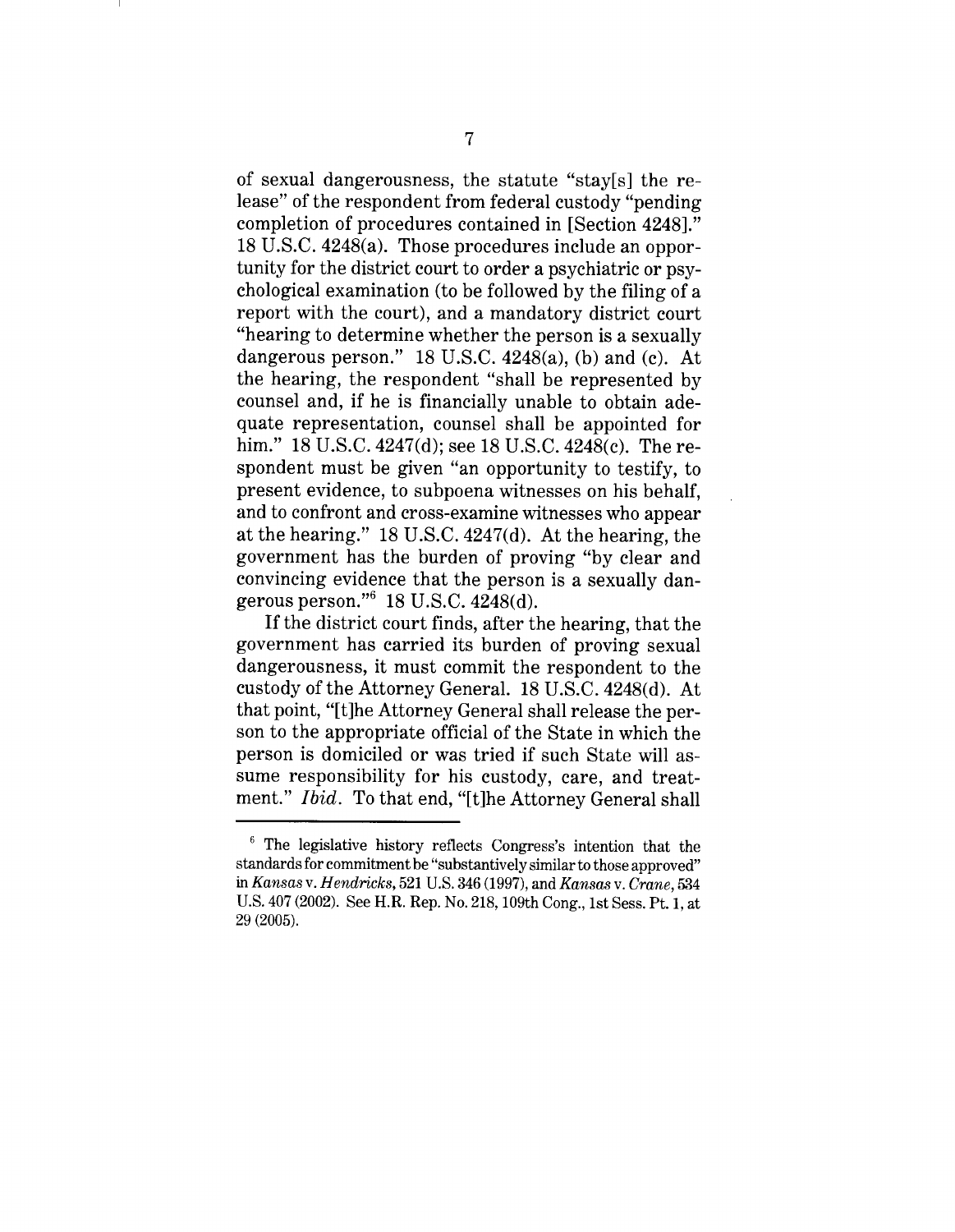make all reasonable efforts to cause such a State to assume such responsibility."<sup>7</sup> *Ibid.* 

If, notwithstanding such efforts, neither such State will assume such responsibility, the Attorney General shall place the person for treatment in a suitable facility, until-

(1) such a State will assume such responsibility; or

(2) the person's condition is such that he is no longer sexually dangerous to others, or will not be sexually dangerous to others if released under a prescribed regimen of medical, psychiatric, or psychological care or treatment;

whichever is earlier.

# 18 U.S.C.  $4248(d)$ .<sup>8</sup>

During the time a person is committed pursuant to Section 4248, the director of the facility in which he is committed must "prepare annual reports concerning the mental condition of the person and containing recommendations concerning the need for his continued commitment." 18 U.S.C.  $4247(e)(1)(B)$ . Those reports are to be "submitted to the court" that ordered the commitment. *Ibid.* The director must also inform the committed person of "any rehabilitation programs that are available" in the facility. 18 U.S.C. 4247(e)(2). If the director determines that the committed person "is no

<sup>7</sup> The Adam Walsh Act also authorizes the Attorney General to award federal grants to States "for the purpose of establishing, enhancing, or operating effective civil commitment programs for sexually dangerous persons." § 301(a), 120 Stat. 617-618 (42 U.S.C. 16971(a)).

 $8\,$  A "suitable facility" is defined as one that "is suitable to provide care or treatment given the \* \* \* characteristics of the defendant." 18 U.S.C. 4247(a)(2).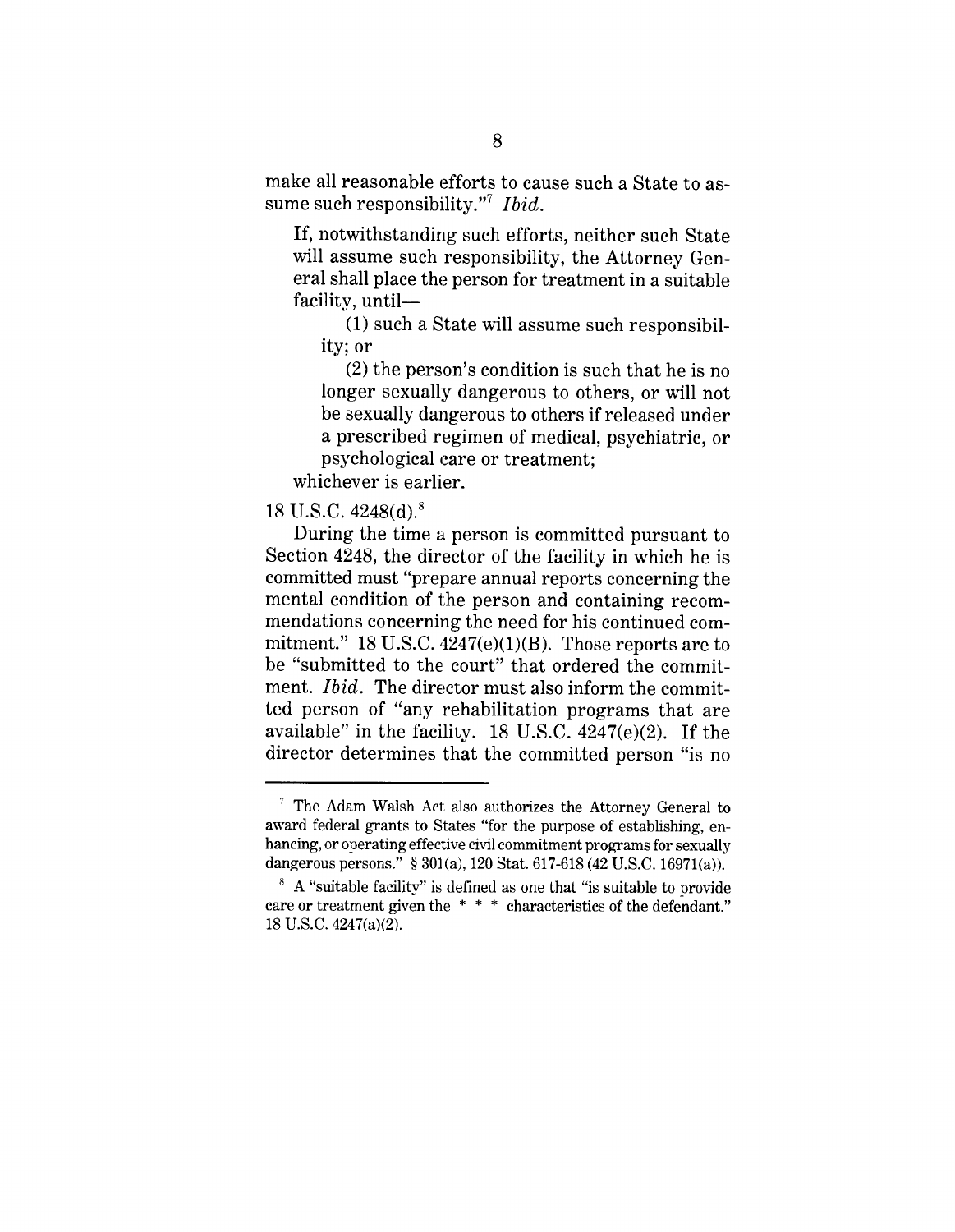longer sexually dangerous to others, or will not be sexually dangerous to others if released under a prescribed regimen of medical, psychiatric, or psychological care or treatment, [the director] shall promptly file a certificate to that effect with the clerk of the court that ordered the commitment." 18 U.S.C. 4248(e). The court must then either order the person's discharge or hold a hearing to determine whether he should be released and, if so, under what conditions. *Ibid.* Even if the director has not determined that a committed person is no longer sexually dangerous, that person's "counsel" or "legal guardian may, at any time during [that] person's commitment" (except during the first 180 days after a court has determined that commitment should continue) "file with the court that ordered the commitment a motion for a hearing to determine whether the person should be discharged" from the federal facility. 18 U.S.C. 4247(h). The statute also states that it does not preclude a committed person from "establishing by writ of habeas corpus the illegality of his detention." 18 U.S.C. 4247(g).

2. a. This case comprises five civil-commitment proceedings that were initiated by the United States in the District Court for the Eastern District of North Carolina.9 The United States instituted proceedings against each of the five respondents pursuant to Section 4248 in November and December 2006. At that time, respondents Comstock, Revland, Matherly, and Vigil were each about to complete a prison term in BOP custody, which

<sup>&</sup>lt;sup>9</sup> The cases were not formally consolidated in the district court, but the court issued one opinion addressing what it called "substantially identical" motions to dismiss in all five cases. App., *infra,* 25a n.3. The court of appeals consolidated the cases on the same day that the government's appeals were docketed. See 07-7671 Docket entry No. 11 (4th Cir. Nov. 29, 2007).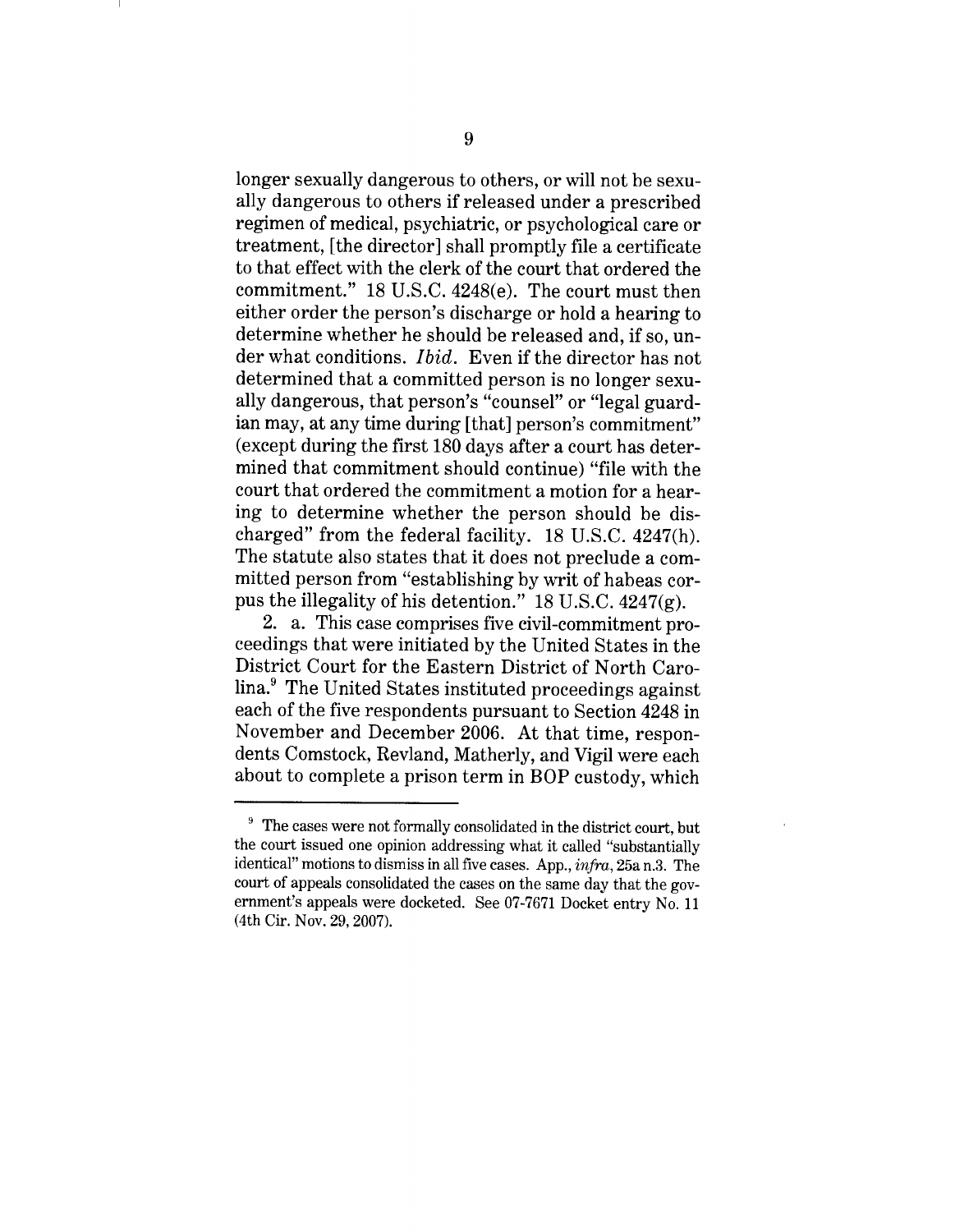was to be followed by a three-year period of supervised release. App., *infra,* 24a-25a & n.2. Respondent Vigil had been sentenced to a 96-month term of imprisonment after pleading guilty to one count of sexual abuse of a minor; respondents Comstock, Revland, and Matherly had been sentenced, respectively, to 37-month, 60 month, and 41-month terms of imprisonment after pleading guilty to one count each of possession of child pornography. *Ibid.*

The fifth respondent, Catron, was indicted in 2004 on four counts of aggravated sexual abuse of a minor under the age of 12 and one count of abusive sexual conduct, but he was found incompetent to stand trial. He was committed pursuant to 18 U.S.C. 4241(d) for treatment and evaluation to determine whether he was likely to attain capacity to proceed to trial in the foreseeable future. After concluding that respondent Catron could not be restored to competency and that he would be dangerous to others if released, the government initiated civilcommitment proceedings against him under 18 U.S.C. 4246. The Adam Walsh Act was then enacted, and the government concluded, in light of Catron's history and diagnoses, that it would be more appropriate for him to be committed under Section 4248. Accordingly, the government withdrew the Section 4246 certificate and filed a certificate pursuant to Section 4248. See 5:06-HC-2202-BR Docket entry No. 1 (E.D.N.C. Nov. 13, 2006).

b. Each of the five respondents moved to dismiss his civil-commitment proceeding on various constitutional grounds. On September 7, 2007, the district court granted their motions to dismiss in a single opinion. App., *infra,* 22a-95a.

The district court rejected respondents' arguments that were predicated on the proposition that Section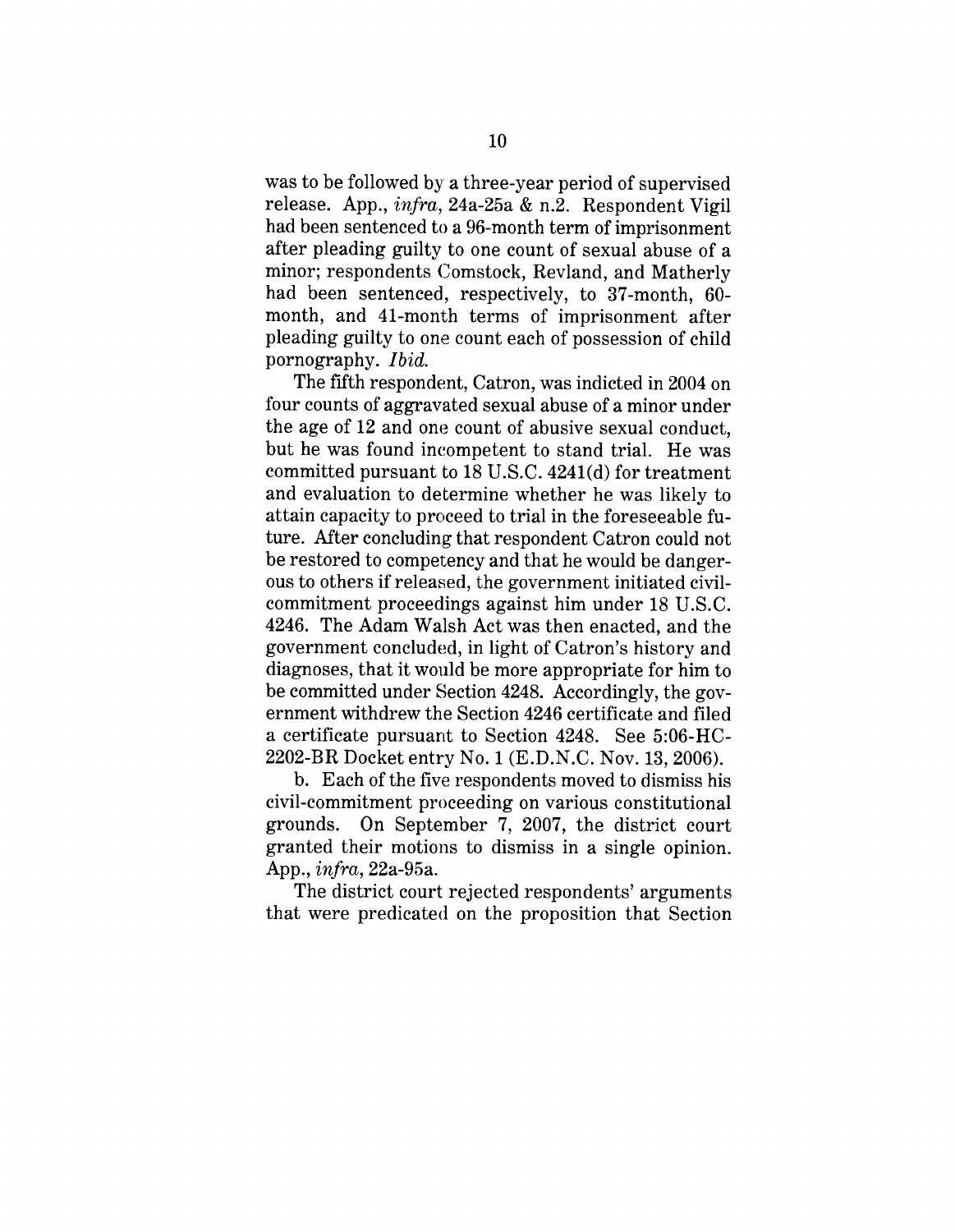4248 commitment proceedings are criminal rather than civil, App., *infra,* 29a-32a, but it held Section 4248 unconstitutional on its face on two grounds. First, it held that Section 4248 is beyond Congress's powers under the Commerce Clause and the Necessary and Proper Clause. The court reasoned that to sustain the statute under those Clauses "would allow Congress to take steps to 'prevent' all kinds of conduct that it has no ability to criminalize in the first place," because a person's tendency to engage in sexually dangerous acts does not show a "likelihood" that he "will commit a *federal* crime." *Id.* at 51a, 53a. The court sought to distinguish Section 4248 from 18 U.S.C. 4246-which also authorizes commitment of mentally ill persons whose release would create a substantial risk of bodily injury or property damage--in part on the ground that Section 4246 requires the Attorney General to certify that no suitable state arrangements are available *before* initiating federal commitment proceedings, while Section 4248 requires an inquiry into suitable state arrangements only after commitment has occurred. App., *infra,* 63a-72a. The court concluded that Section 4248's provision on that score failed to incorporate sufficient "deference to the states' police and *parens patriae* powers." *Id.* at 68a.

Second, the district court held that Section 4248 violates the requirements of procedural due process, because it requires the government to prove the commission of prior acts or attempts to engage in sexually violent conduct or child molestation by "clear and convincing evidence," rather than beyond a reasonable doubt. *Id.* at 76a-93a.

The district court stayed implementation of its order pending the government's appeal. App., *infra,* 94a; 5:06-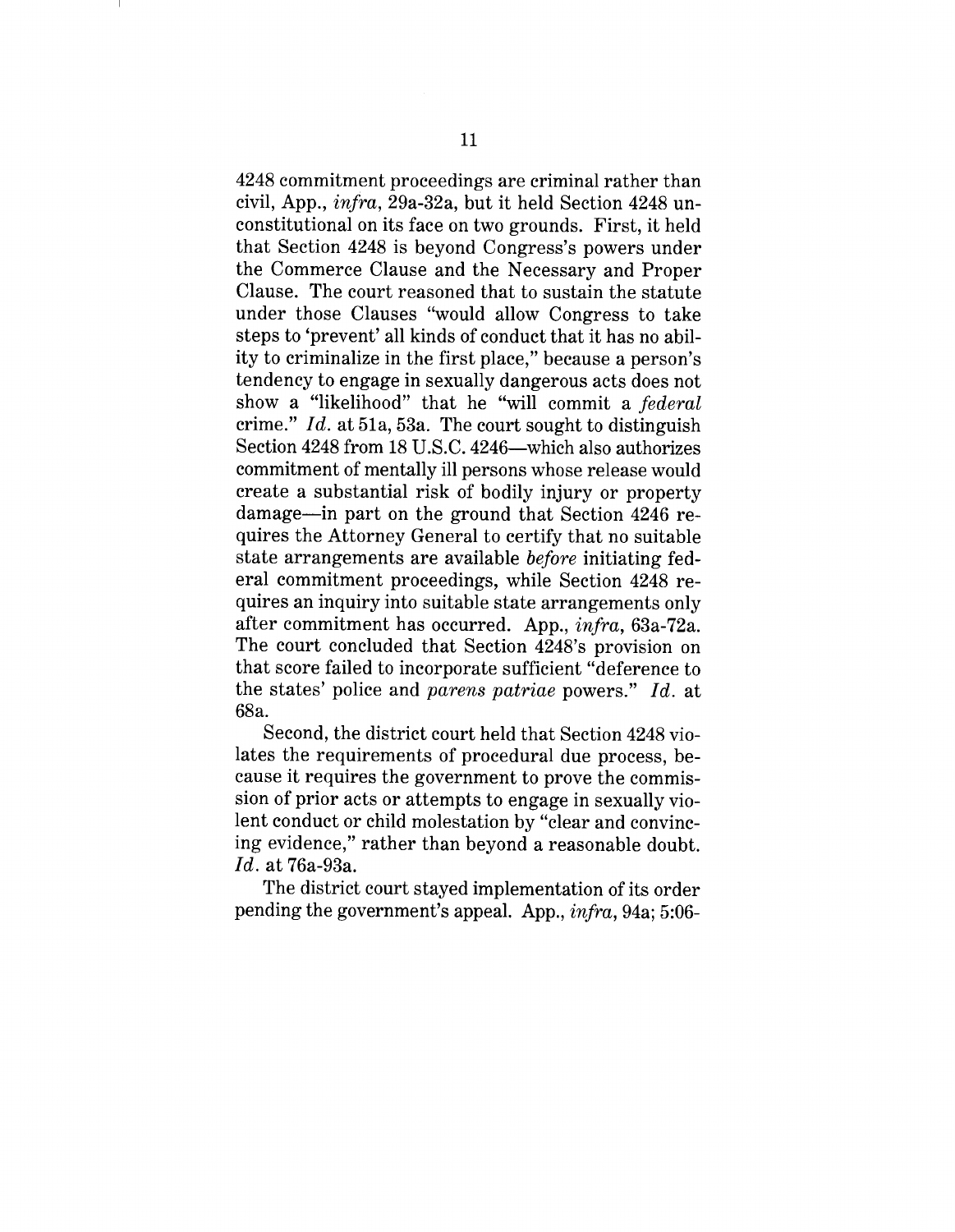HC-2195-BR Docket entry No. 40 (E.D.N.C. Nov. 26, 2007).

3. The court of appeals affirmed. App., *infra,* la-21a. It held that Section 4248 is unconstitutional on its face because it exceeds Congress's enumerated powers "to confine a person solely because of asserted 'sexual dangerousness' when the Government need not allege (let alone prove) that this 'dangerousness' violates any federal law." *Id.* at 3a-4a. The court did not reach respondents' other constitutional challenges to the statute. *Id.* at 4a n.1.

a. The court of appeals rejected the government's contention that Congress was constitutionally authorized to enact Section 4248 incident to the government's undisputed authority to operate the federal criminaljustice and penal systems and to assume custodial responsibilities for its prisoners. App., *infra,* 13a. The court acknowledged that "Congress may establish and run a federal penal system," and that "consistent with its role in maintaining a penal system, the federal government possesses broad powers over persons *during* their prison sentences." *Id.* at 13a-14a. But the court concluded that those "powers are far removed from the indefinite civil commitment of persons *after* the expiration of their prison terms, based solely on possible future actions that the federal government lacks power to regulate directly."  $Id.$  at 14a. The court further declared that "[t]he fact of previously lawful federal custody simply does not, in itself, provide Congress with any authority to regulate future conduct that occurs outside of the prison walls." *Ibid.* The court quoted the district court's conclusion that custody is not a basis for commitment *"after* a person has completed a sentence for a federal crime, i.e., when the power to prosecute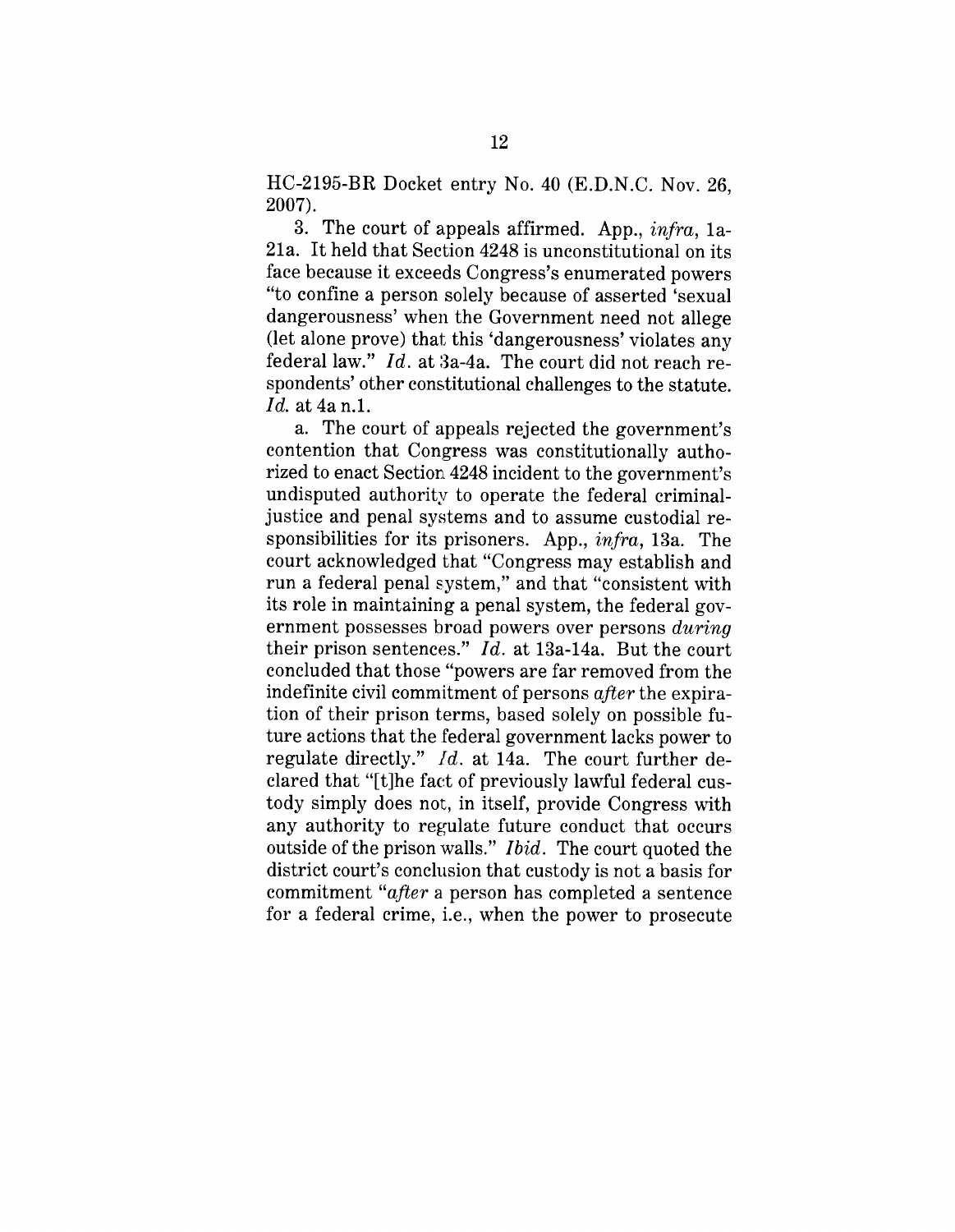federal offenses is exhausted," and "where there has been no showing that the person is likely to engage in conduct that Congress, as opposed to the states, actually has the authority to criminalize." *Id.* at 14a-15a (quoting *id.* at 76a). The court of appeals acknowledged that respondents "Comstock, Matherly, Vigil, and Revland remain subject to supervised release," but it did not consider that remaining sentence under federal jurisdiction to be a sufficient basis for Congress to provide for their civil commitment. The court reasoned that the United States "has no unexhausted power to prosecute a *former* federal prisoner simply because he *could* violate a term of his supervised release." *Id.* at 19a n.11.

The court of appeals recognized that the circumstances of respondent Catron's case "differ greatly" from those of the other respondents, since the finding that he was incompetent to stand trial meant that the federal government's prosecutorial powers were unexhausted. App., *infra,* 18a-19a n.10. While the court expressly noted that Catron's commitment under Section 4246 %vould lie within [the federal government's] constitutional authority," it did not explain why the same unexhausted prosecutorial power could not justify detention under Section 4248. *Ibid.* Instead, the court declined "to bifurcate [his] unique challenge to § 4248" because, it said, "no party" had asked "for such 'finely drawn' relief." *Ibid.*

b. The court of appeals also rejected the government's contention that the civil-commitment procedures further a legitimate government interest in preventing future federal offenses related to sexual assault, molestation, and pornography. App., *infra,* 15a-18a. The court recognized that the federal government has the power to take reasonable steps to prevent federal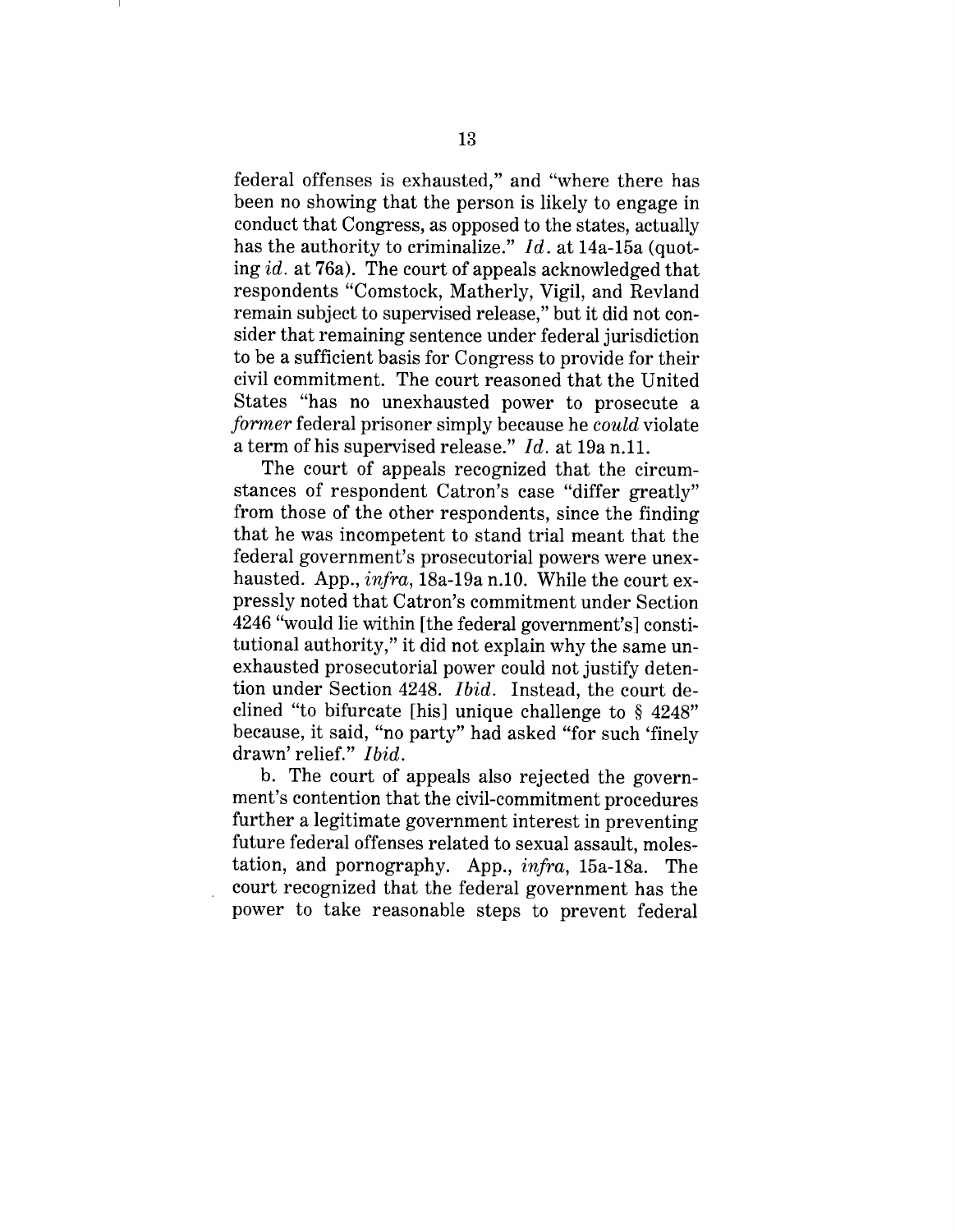crimes. But it concluded that Section 4248 "sweeps far too broadly to be a valid effort to *prevent federal* criminal activity," because it "targets 'sexual dangerousness' generally" and "many commitments under § 4248 would prevent conduct prohibited *only* by *state law." Id.* at 15a-16a. The court observed that the total number of federal prisoners is small compared to state prisoners, and that the number of prisoners in state custody for rape or other sex assaults is much larger than the number in federal prisons for sexual crimes. *Id.* at 15a n.8.

## REASONS FOR GRANTING THE PETITION

The court of appeals has held unconstitutional an important Act of Congress that was adopted to protect the public against the release of federal inmates who suffer from a serious mental illness, abnormality, or disorder and are sexually dangerous to others. The court erroneously rejected Congress's judgment that the initiation of civil-commitment proceedings against a person already in federal custody is an appropriate—and therefore necessary and proper--component of Congress's unquestioned power to enact criminal laws prohibiting conduct within the scope of its Article I powers and to punish persons convicted of violating those laws by committing them to federal custody. Although the decision below is the first court of appeals decision specifically to address the question of the constitutionality of 18 U.S.C. 4248, its reasoning is difficult to reconcile with this Court's decision in *Greenwood v. United States,* 350 U.S. 366 (1956), and with decisions of other courts of appeals. Review of the court of appeals' constitutional holding therefore is warranted.

1. On numerous occasions, when a court of appeals has held an Act of Congress unconstitutional, this Court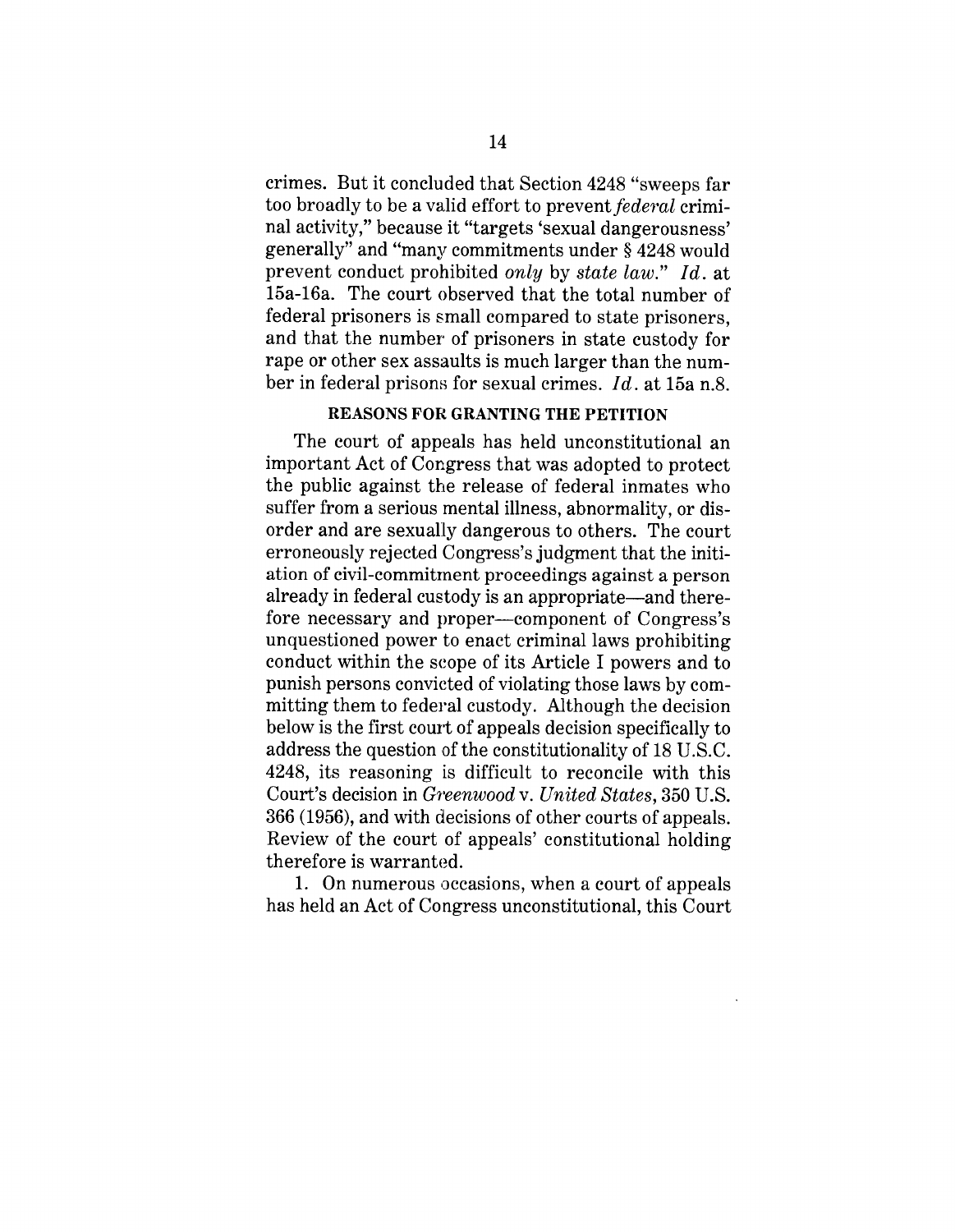has granted a writ of certiorari, even in the absence of a circuit conflict. See, *e.g., Gonzales v. Carhart,* 550 U.S. 124 (2007); *Ashcrofl v. ACLU,* 542 U.S. 656 (2004); *Pierce County v. Guillen,* 537 U.S. 129 (2003); *United States v. Morrison,* 529 U.S. 598 (2000); *NEA v. Finley,* 524 U.S. 569 (1998); *Babbitt v. Youpee,* 519 U.S. 234 (1997); *Rubin v. Coors Brewing Co.,* 514 U.S. 476 (1995); *United States v. National Treasury Employees Union,* 513 U.S. 454 (1995); *United States v. Edge Broad. Co.,* 509 U.S. 418 (1993); *FCC v. Beach Commc'ns, Inc.,* 508 U.S. 307 (1993); see also Eugene Gressman et al., *Supreme Court Practice* 264 (9th ed. 2007) ("Where the decision below holds a federal statute unconstitutional **\* \*** \*, certiorari is usually granted because of the obvious importance of the case."). That practice is consistent with this Court's recognition that "declar[ing] an Act of Congress unconstitutional \* \* \* is the gravest and most delicate" of judicial tasks. *Blodgett v. Holden,* 275 U.S. 142, 147-148 (1927) (opinion of Holmes, J.). It is also consistent with this Court's own rules, which provide that certiorari is appropriate when "a United States court of appeals has decided an important question of federal law that has not been, but should be, settled by this Court." Sup. Ct. R. 10(c).

Although the decision in this case is the first from a court of appeals to address the constitutionality of Section 4248 (see App., *infra,* 3a), the substantiality and recurring nature of the question is shown by a division among district court opinions. Four district court decisions have upheld the statute as a valid exercise of Congress's Article I powers. See *United States v. Abregana,* 574 F. Supp. 2d 1123, 1129-1134 (D. Haw. 2008); *United States v. Dowell,* No. CIV-06-1216-D, 2007 WL 5361304, at \*2-\*7 (W.D. Okla. Dec. 5, 2007); *United*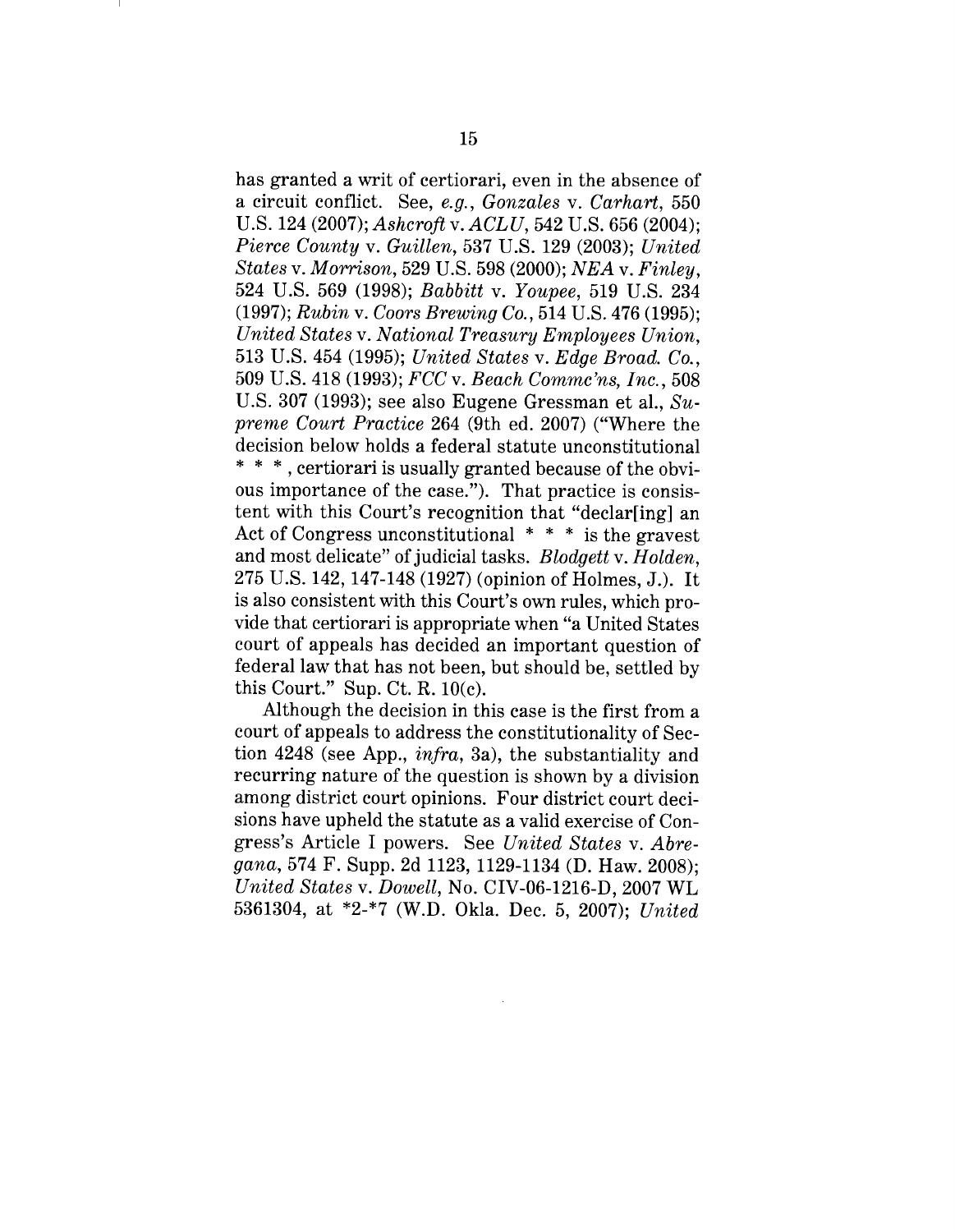*States v. Shields,* 522 F. Supp. 2d 317, 325-326 (D. Mass. 2007), appeal pending, No. 09-1330 (notice of appeal filed Mar. 11, 2009); *United States v. Carta,* 503 F. Supp. 2d 405, 407-408 (D. Mass. 2007). Two district court decisions—aside from the one in this case—have found the statute to be beyond Congress's powers. The decision of the District of Minnesota in *United States v. Tom,* 558 F. Supp. 2d 931 (2008), is on appeal before the Eighth Circuit, No. 08-2345 (argued Mar. 12, 2009). And the recent decision of the District of Massachusetts in *United States v. Volungus,* No. 07-12060, 2009 WL 489838 (Feb. 27, 2009), is stayed pending possible appeal (Docket entry No. 34 (Feb. 27, 2009)).

Review of the Fourth Circuit's decision in this case is also especially appropriate in light of the geographic distribution of the proceedings that the government has initiated under Section 4248. The most suitable BOP facility for evaluating and treating sex offenders is located at the Federal Correctional Complex in Butner, North Carolina. As a result, most of the persons who have been certified as sexually dangerous under Section 4248 are housed there, and the great majority of all Section 4248 certificates (both before and after the district court's decision in this case) have been filed in the Eastern District of North Carolina.1° Thus, in the absence of further review by this Court, the Fourth Circuit's decision will largely nullify Section 4248 for the foreseeable future.

2. In holding Section 4248 unconstitutional on its face, the court of appeals peremptorily concluded that

<sup>&</sup>lt;sup>10</sup> The BOP has certified 95 persons under Section 4248, and proceedings remain pending against 88 of them. Of those 88 proceedings, 77 (including those of the rive respondents in this case) were certified in the Eastern District of North Carolina.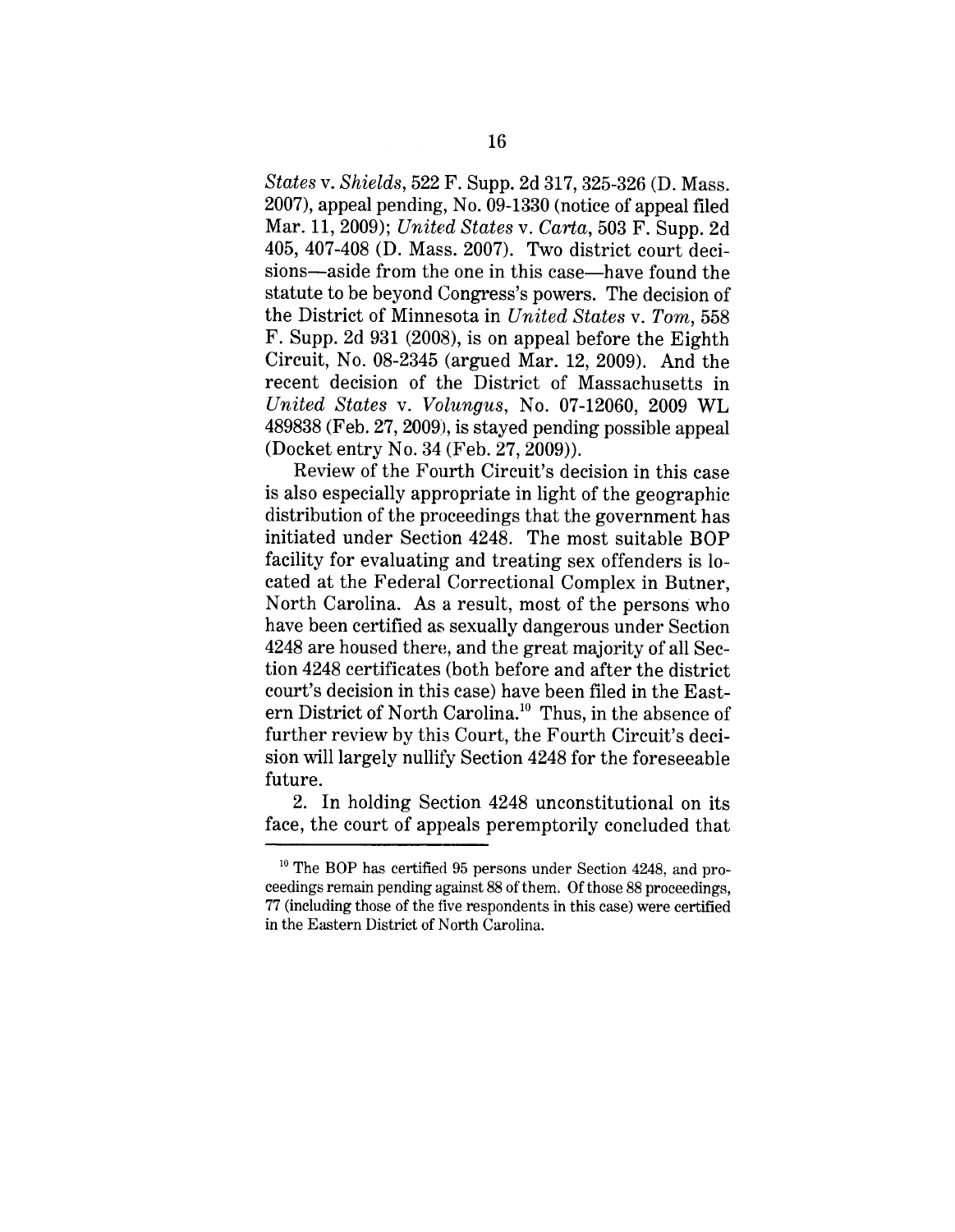Congress is without any power to provide for the courtordered civil commitment of dangerous, mentally ill persons beyond the duration of their prison sentences, regardless of the threat they pose to public safety. Deeming the government's special responsibilities as custodian to be irrelevant, the court analyzed the civil-commitment authority under Section 4248 as if it were being asserted without reference to respondents' status as federal inmates (four of whom were also, as part of their original criminal sentences, subject to terms of supervised release following their incarceration). Proceeding on the erroneous premise that respondents are indistinguishable from members of the public at large, the court concluded that this case is not meaningfully different from *United States v. Morrison,* 529 U.S. 598 (2000), because the federal government has no general authority to regulate sexually violent conduct.

The court of appeals' reasoning marks a substantial departure from the uniform judicial recognition that the government's authority over persons lawfully in federal custody stands on a different footing than its powers regarding the general population. Pursuant to its power under the Necessary and Proper Clause, U.S. Const. Art. I, § 8, C1. 18, Congress has carried into execution various of its enumerated powers- $-e.g.,$  to lay and collect taxes, to regulate interstate commerce, to establish post offices, and to exercise jurisdiction over federal territories and enclaves, *id.* Cls. 1, 3, 7 and 17--by enacting criminal statutes prohibiting and punishing certain conduct. See *M'Culloch v. Maryland,* 17 U.S. (4 Wheat.) 316,416-418 (1819) (locating Congress's power to punish most federal crimes in the Necessary and Proper Clause). Congress's power to do so necessarily encompasses the power to imprison or otherwise provide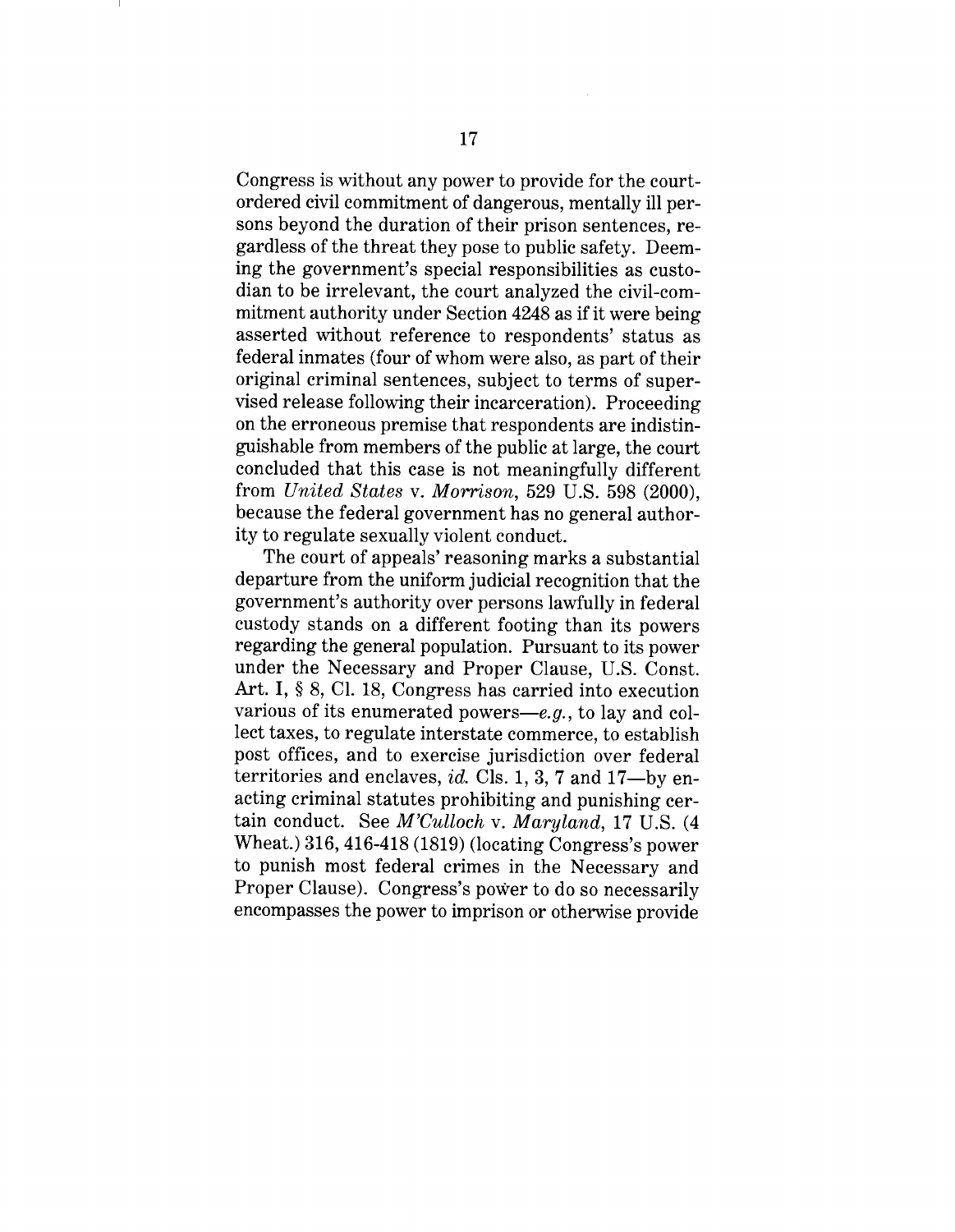for the custody or supervised release of offenders. The initiation of proceedings for the court-ordered civil commitment of a person who has come into the custody and care of the United States for violation of federal criminal laws, when such a person is mentally ill and dangerous, is a rational incident to the government's undisputed authority under Congress's Article I powers to enact criminal laws, provide for the operation of a penal system, and assume for the United States custodial responsibilities for its prisoners. Thus, it too is within Congress's powers.

a. The Necessary and Proper Clause vests in Congress the power "[t]o make all Laws which shall be necessary and proper for carrying into Execution the foregoing Powers, and all other Powers vested by this Constitution in the Government of the United States, or in any Department or Officer thereof." When Congress legislates in furtherance of a legitimate end, its choice of means is accorded broad deference. See *Sabri v. United States,* 541 U.S. 600, 605 (2004) (explaining that *M'Culloch v. Maryland* established "review for means-ends rationality under the Necessary and Proper Clause"); see also *Jinks v. Richland County,* 538 U.S. 456, 462 (2003) ("[W]e long ago rejected the view that the Necessary and Proper Clause demands that an Act of Congress be *'absolutely* necessary' to the exercise of an enumerated power."); *Burroughs v. United States,* 290 U.S. 534, 547-548 (1934) ("If it can be seen that the means adopted are really calculated to attain the end, the degree of their necessity, the extent to which they conduce to the end, the closeness of the relationship between the means adopted and the end to be attained, are matters for congressional determination alone.").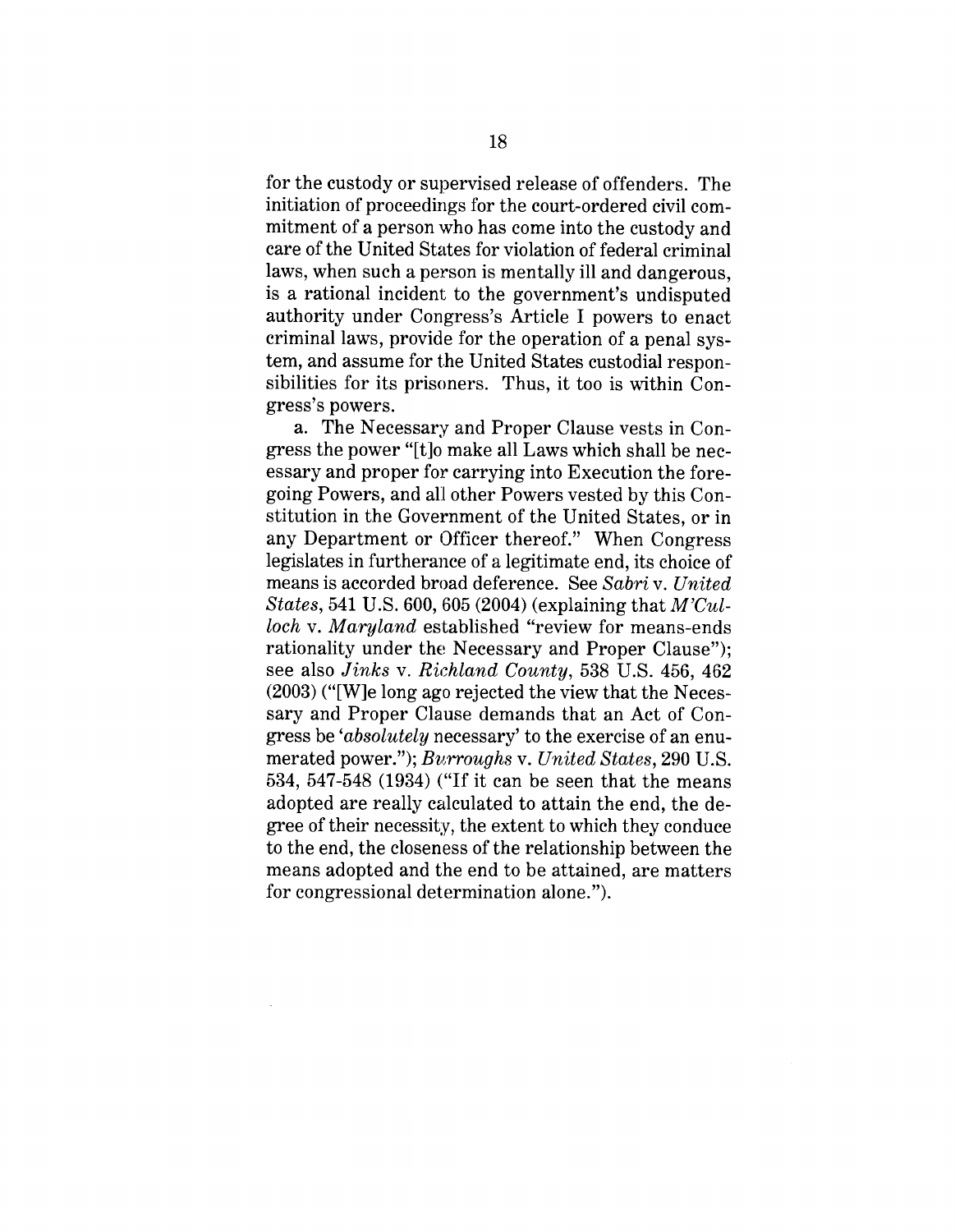b. As described above (see pp. 2-5, *supra),* most of the statutory provisions establishing the federal government's civil-commitment authority date from the late 1940s. Those provisions were specifically intended, among other things, to allow the federal government to provide for the custody of mentally ill persons beyond the expiration of their federal prison sentences, or (in cases in which prosecution was thwarted by reason of mental illness) beyond the point when it is expected that a prosecution for a federal offense will occur. See 18 U.S.C. 4243, 4246.

Section 4248 supplements those provisions by addressing a specific kind of significant threat to public safety: sexual dangerousness manifested in both prior conduct and a present "mental illness, abnormality, or disorder" that will result in a "serious difficulty in refraining from sexually violent conduct or child molestation" if the inmate is released. 18 U.S.C. 4247(a)(5) and (6). Section 4248 also allows federal commitment proceedings to be initiated before the State of the inmate's domicile or the State in which he was tried have been asked whether either wishes to assume custody of the inmate upon release from federal custody. Neither of those modifications to long-established civil-commitment regimes exceeds the legitimate scope of Congress's Article I powers.

One purpose of civil-commitment statutes is "to avert the public danger likely to ensue from the release of mentally ill and dangerous detainees," and in superintending proceedings under those statutes, the courts assume "an awesome responsibility to the public to ensure that a clinical patient's release is safe." *United States v. S.A.,* 129 F.3d 995, 999, 1000 (8th Cir. 1997) (citation and internal quotation marks omitted) (holding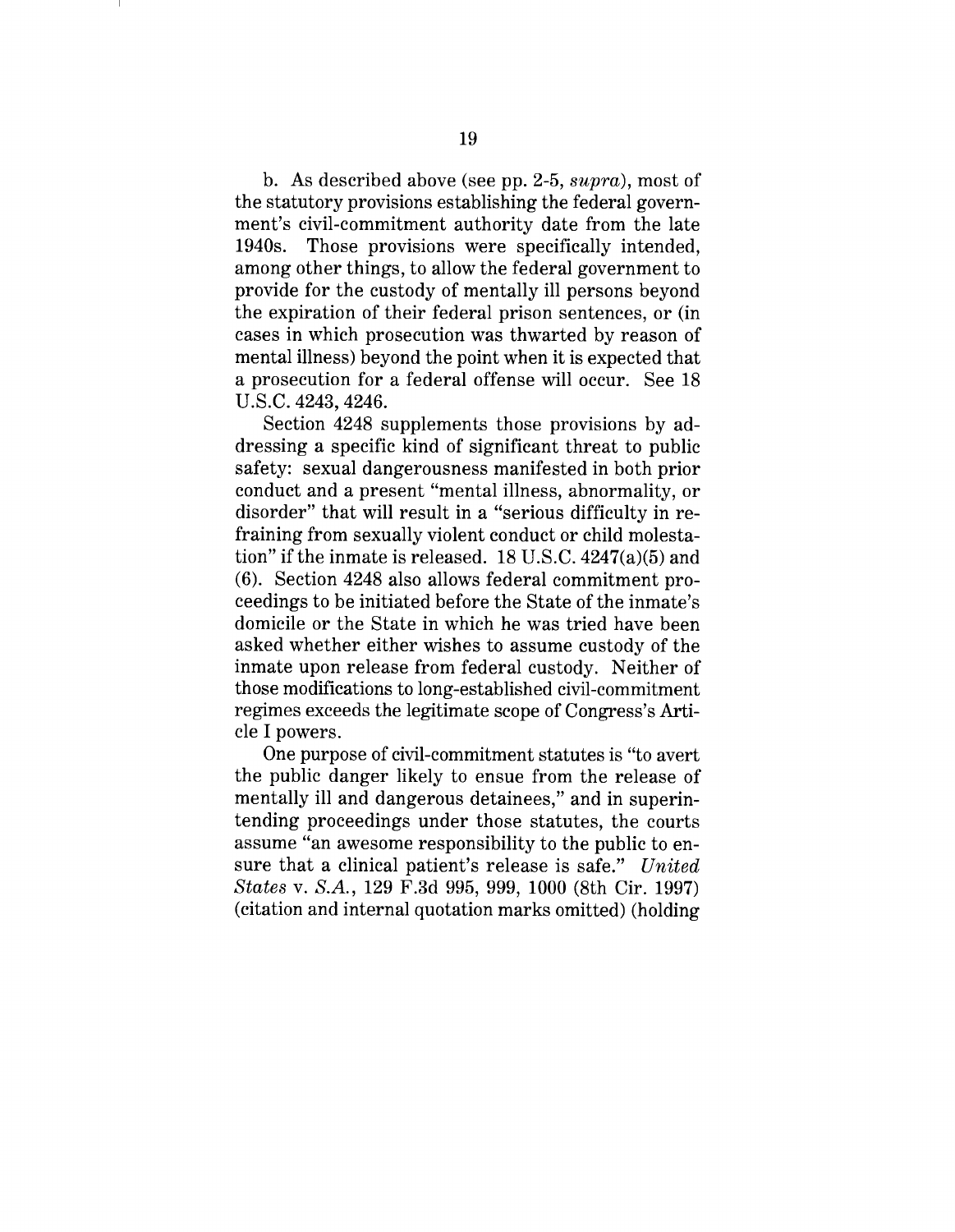that Section 4246 authorizes the commitment of a juvenile offender beyond his scheduled release date), cert. denied, 523 U.S. 1011 (1998). While it is true that the federal government has no "plenary police power," *United States v. Lopez,* 514 U.S. 549, 566 (1995), that accepted proposition does not call into question the United States' distinct and legitimate interest in protecting the public from threats posed by persons who have been charged with and in many cases convicted of federal crimes and who therefore are already properly in its custody. That legitimate interest of the United States is present whether or not the threatened conduct by a person in its custody would be an independent violation of federal criminal (or noncriminal) law. See *United States v. Salerno,* 481 U.S. 739 (1987) (holding that pretrial incarceration of persons under federal indictment was justified by the pendency of certain charges combined with the threat those individuals posed to public safety); *id.* at 747, 750, 755 (referring to Congress's "legitimate" interest in "preventing danger to the community"; Congress's interest in preventing "dangerous acts in the community"; Congress's concern about a person who "presents a demonstrable danger to the community"; "society's interest in crime prevention"; and every government's "concern for the safety and indeed the lives of its citizens").

Congress has provided for the Attorney General to assume custody of such a person—and thereby to assume the responsibility of protecting the public from him and of providing for his supervision, treatment, and care while he is serving a federal sentence. In 2006, as in 1949, Congress permissibly concluded that it is also appropriate—and therefore necessary and proper—to assume the further responsibility of protecting the pub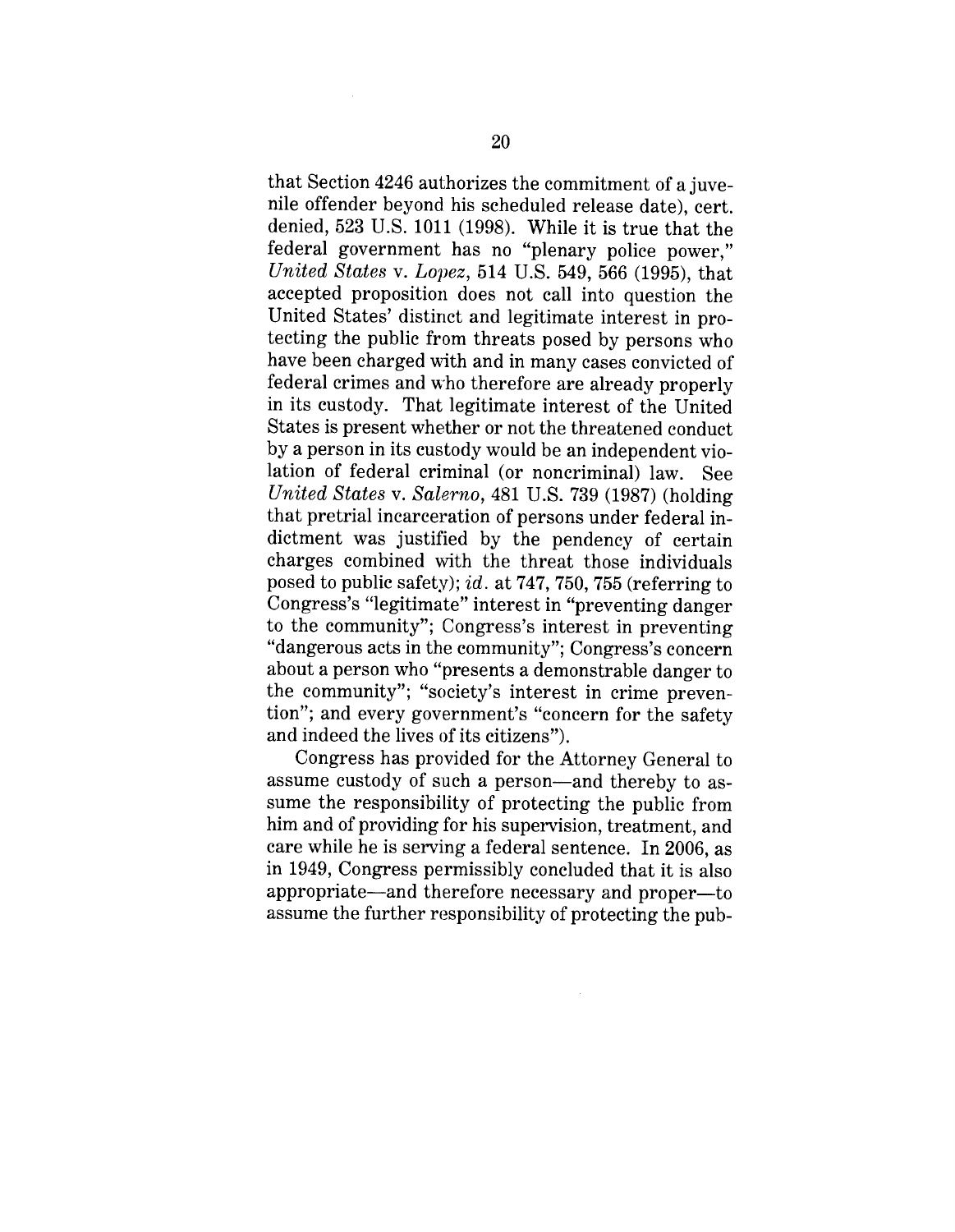lie from such a person if he is shown to be mentally ill and a danger to society, and to provide for his supervision, treatment, and care—where the most relevant States decline to do so—rather than simply to release the person into society at large.

There is nothing anomalous about such a special solicitude regarding the release of a potentially dangerous person who has been under one's custody and control. The civil-commitment statutes are consistent with the common-law understanding that a custodian may incur responsibilities to third parties when it takes charge of a person who is likely to cause harm if not controlled. See Restatement (Second) of Torts § 319, at 129 (1965) ("One who takes charge of a third person whom he knows or should know to be likely to cause bodily harm to others if not controlled is under a duty to exercise reasonable care to control the third person to prevent him from doing such harm."); *Hinckley v. United States,* 163 F.3d 647, 656 (D.C. Cir. 1999) (noting that that principle provides strong incentives for mental hospitals to act responsibly in authorizing their patients' releases); *Smith v. Hope Vill., Inc.,* 481 F. Supp. 2d 172, 197-199 (D.D.C. 2007) (holding that the duty is not extinguished upon an inmate's release from facility). Congress could legitimately conclude that in the circumstances presented here the actions of the federal government should be guided by similar principles of custodial responsibility.

The civil-commitment statutes also further the government's legitimate goal of providing care for persons over whom it has exercised control and for whom it has assumed responsibility. In that capacity, the government's role "is not that of punitive custodian of a fully competent inmate, but benign custodian of one legally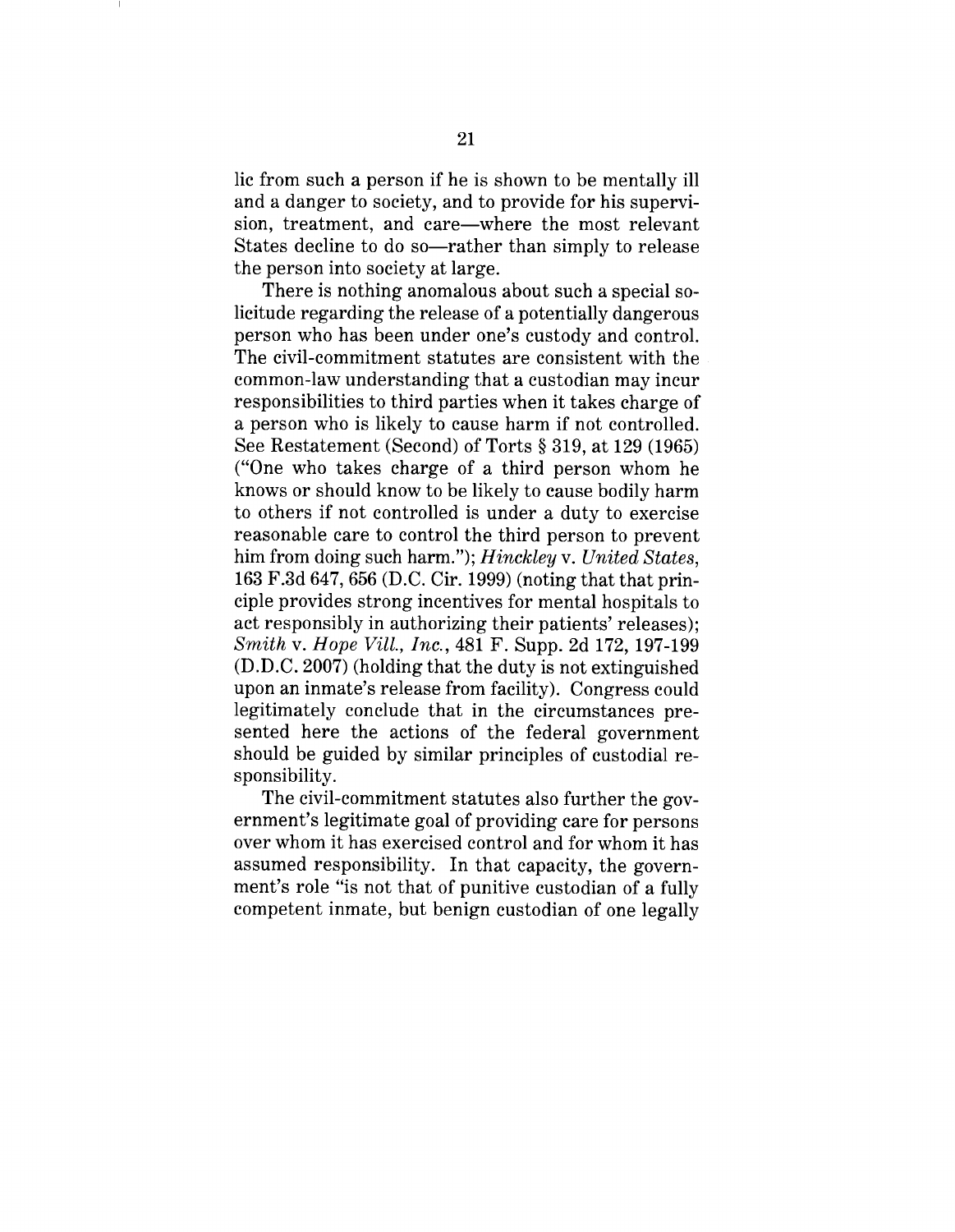committed to it for medical care and treatment--specifically for psychiatric treatment." *United States v. Steil,* 916 F.2d 485, 488 (8th Cir. 1990) (quoting *United States v. Charters,* 863 F.2d 302, 312 (4th Cir. 1988), cert. denied, 494 U.S. 1016 (1990)); see also *White v. Treibly,* 19 F.2d 712, 713 (D.C. Cir. 1927) (holding that the Secretary of the Navy had statutory jurisdiction to civilly commit a former naval officer, noting that his "care and protection" were a "concern and duty of the government").

c. The court of appeals' decision in this case appears to be the first appellate decision to address Congress's constitutional power to provide for the continued commitment in federal custody of mentally ill persons convicted of federal crimes, beyond the expiration of their prison terms. The court of appeals' rationale, however, is difficult to square with this Court's decision in *Greenwood v. United States, supra.* In *Greenwood,* this Court upheld—as "plainly within congressional power under the Necessary and Proper Clause"— Congress's power to authorize the federal government to commit someone who has been found incompetent to stand trial, even when it appears that there will never be a trial to determine whether he committed a federal offense. 350 U.S. at 375.

*Greenwood* resolved a conflict between the Eighth Circuit's decision in that case, *Greenwood v. United States,* 219 F.2d 376 (8th Cir. 1955) (en banc), aft'd, 350 U.S. 366 (1956), and earlier rulings of the Ninth and Tenth Circuits. The Tenth Circuit majority in *Wells v.* Attorney General, 201 F.2d 556 (1953), followed by the Ninth Circuit in *Higgins v. United States,* 205 F.2d 650 (1953), had concluded that the indefinite commitment of an incompetent pretrial detainee who would never be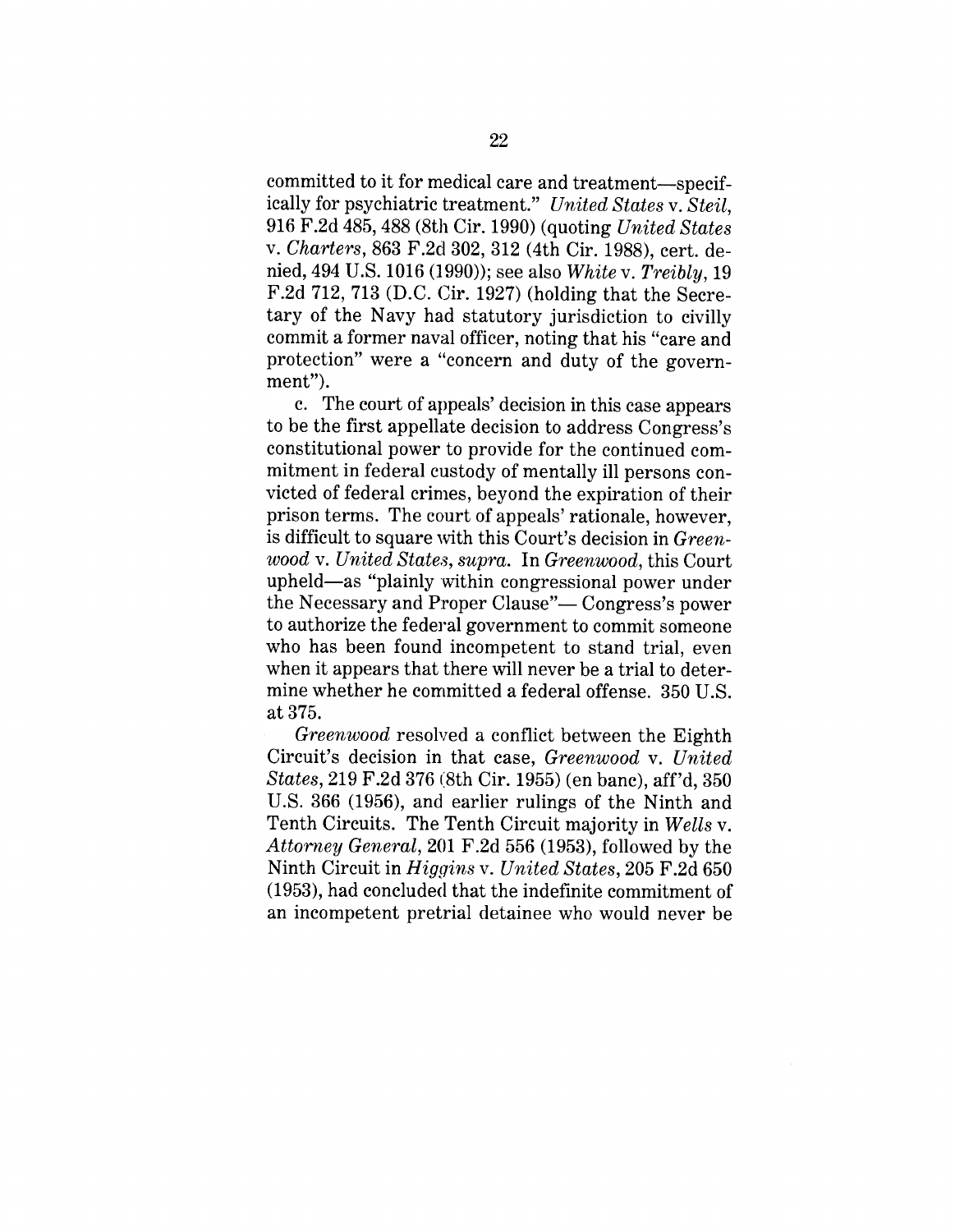tried impermissibly invaded powers reserved to the States. This Court rejected that limited view of federal authority, and sustained the indefinite commitment of pretrial detainees under the statutory predecessor to 18 U.S.C. 4246, even when--in view of the detainee's medical condition--it was highly unlikely that a trial would ever take place. *Greenwood,* 350 U.S. at 375.11

In the decision below, the court of appeals regarded *Greenwood* as irrelevant to the question of Congress's authority to provide for the commitment of persons beyond the end of their prison terms, based on the Court's observation in that decision that the federal government's "power to prosecute" Greenwood was "not exhausted"-because it remained possible, if only theoretically, that Greenwood might at some point be tried. App., *infra,* 18a-19a (quoting *Greenwood,* 350 U.S. at 375). But *Greenwood's* reference to the government's unexhausted power to prosecute did not represent, as the court of appeals wrongly inferred, an affirmative limitation on federal authority. To the contrary, the Court specifically rejected the contention that the government's authority depended on its actual ability to prosecute Greenwood. *Greenwood,* 350 U.S. at 375. Indeed, as other courts have continued to recognize (see pp. 19-22, *supra),* the primary purpose of the commitment statutes is not to facilitate prosecution but to protect the public and provide care to the person over whom the federal government already has lawfully exercised control. See, *e.g., Greenwood,* 219 F.2d at 387 ("The national government has the undoubted right  $* * *$ 

<sup>&</sup>lt;sup>11</sup> See also *Greenwood*, 350 U.S. at 372 (noting psychiatric report's conclusion that Greenwood "will probably require indefinite hospitalization to insure his own safety and that of society").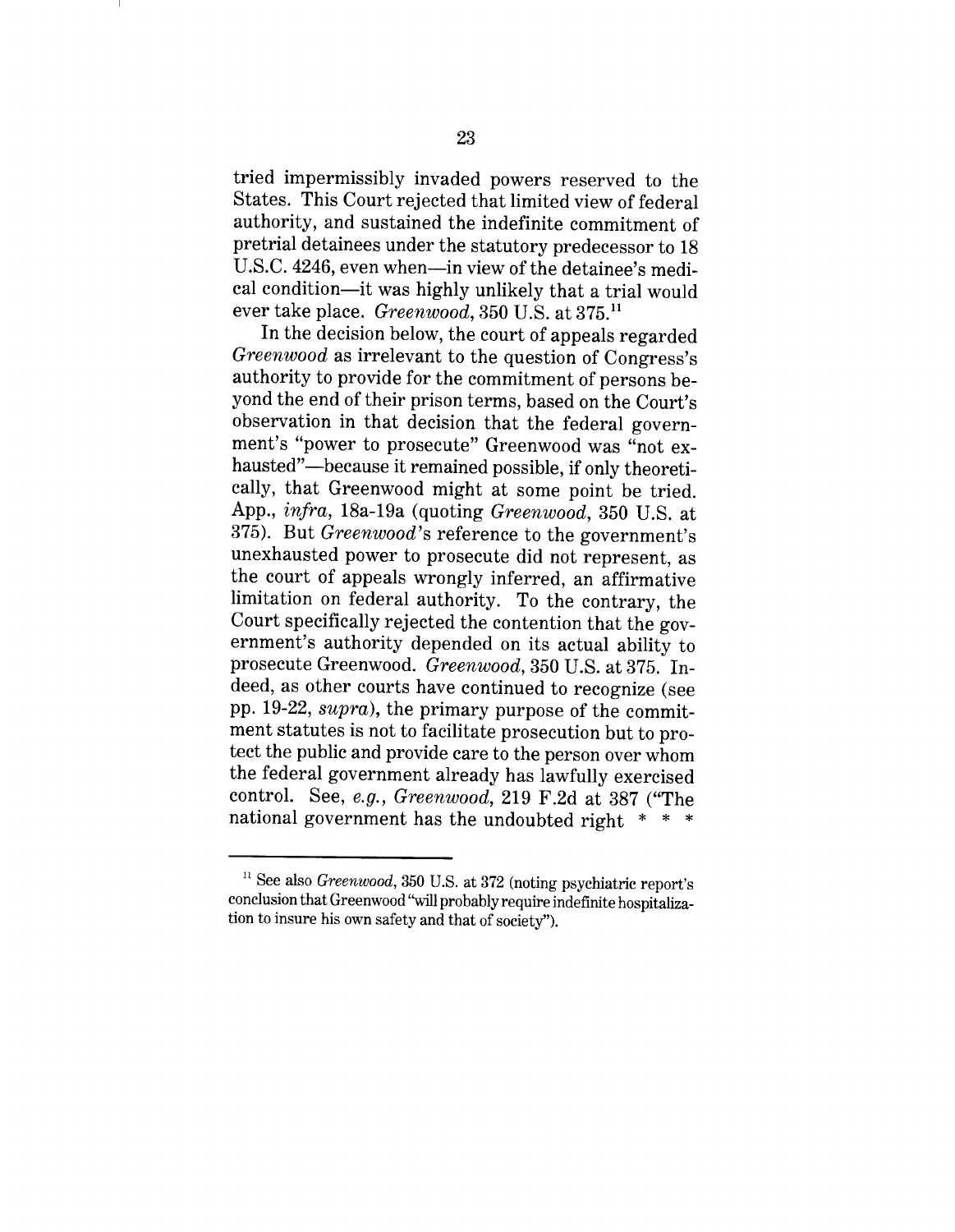generally to do whatever reasonably and lawfully can be done to protect society against [federal] offenders.").

In that context, the *Greenwood* Court's reference to an "unexhausted" power to prosecute echoed the language of the dissenting opinion in *Wells,* which had explained that "when the federal government has taken one into lawful custody, under the exercise of valid power, charged with the responsibility of exhausting its jurisdiction over the subject matter as well as the person," it also assumes a "duty to adequately care and provide for" that person if he is found to be insane. 201 F.2d at 561 (Huxman, J., dissenting). By recognizing the risk posed by an insane detainee's release and justifying indefinite commitment even when such a person will likely not be tried, *Greenwood* did not place beyond Congress's power any ability to address the same threats posed by other persons (like most of respondents here) who have not only been indicted but also convicted of federal crimes and imprisoned by the federal government.

The court of appeals' reasoning is also inconsistent with the Ninth Circuit's decision in *United States v. Sahhar,* 56 F.3d 1026, cert. denied, 516 U.S. 952 (1995), which involved the extended commitment of a person found incompetent to stand trial. In *Sahhar,* the court rejected the contention that the government's legitimate interest in commitment could last no longer than the maximum sentence permitted for the federal crime for which the defendant had been indicted. In upholding the defendant's "potentially indefinite commitment" against a substantive-due-process challenge, the court explained that "civil commitment of a dangerous and mentally ill person [was justified] because he was *in federal* custody, not because he was in *pretrial* custody.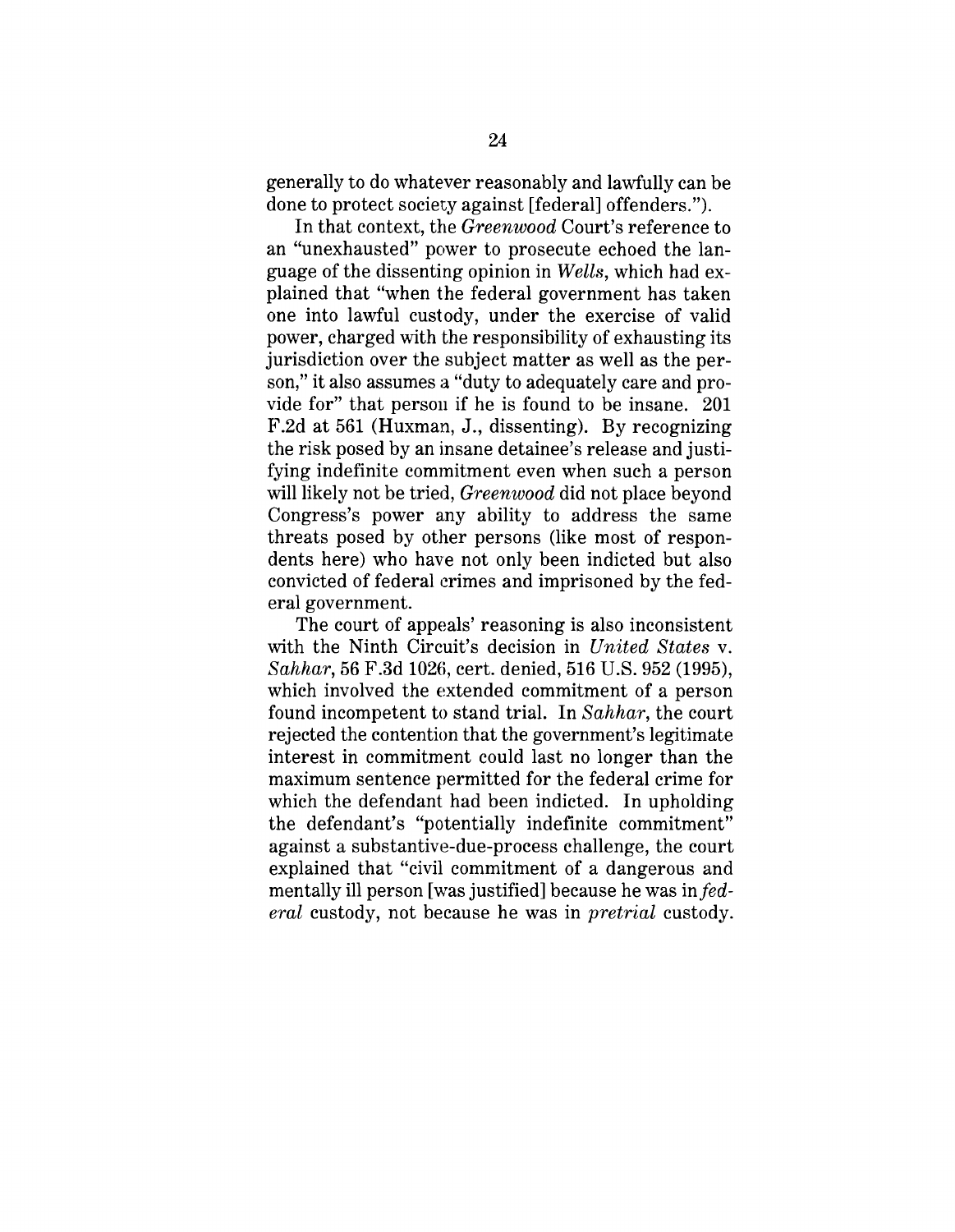The fact that an indictment is no longer in place is irrelevant to the governmental interests at stake." *Id.* at 1028, 1029; see also *ibid.* (citing *Jones v. United States,* 463 U.S. 354, 368-369 (1983) (holding that an insanity acquittee may continue to be detained, without regard for his "hypothetical maximum sentence," because no "correlation between severity of the offense and length of time necessary for recovery" is required)). As this Court has explained, ongoing civil commitment legitimately "rests on [a detainee's] continuing illness and dangerousness." *Jones,* 463 U.S. at 369.

In light of those principles, Congress could reasonably determine that it is "appropriate"—and therefore "necessary and proper" under *M'Culloch, supra--to* protect private persons from sexually dangerous, mentally ill persons whom the federal government has taken into its custody. Moreover, as in *Greenwood, Sahhar,* and *S.A.,* that authority need not be limited to what might have been justified by the original ground for federal jurisdiction over the individual.<sup>12</sup> Instead, the government's power depends upon the present threat posed by someone who is mentally ill when his federal prison sentence is about to end. Otherwise, Congress would

 $12$  Although many of the criminal acts that sexually dangerous persons might be expected to commit would violate state law, federal law also criminalizes many acts that constitute the "sexually violent conduct" or "child molestation" associated with the definition of "sexually dangerous" under 18 U.S.C. 4247(a)(6). For example, when acts of sexual abuse occur within the special maritime and territorial jurisdiction of the United States--as was the case with the offenses that caused respondents Vigil and Catron to be in federal custody (App., *infra,* 25a n.2)--they violate federal criminal law. See, *e.g.,* 18 U.S.C. 2241-2245. So too can sexual exploitation of a minor or solicitation of a minor to engage in prostitution or sexual activity, when the internet or interstate travel is involved. See, *e.g.,* 18 U.S.C. 2251.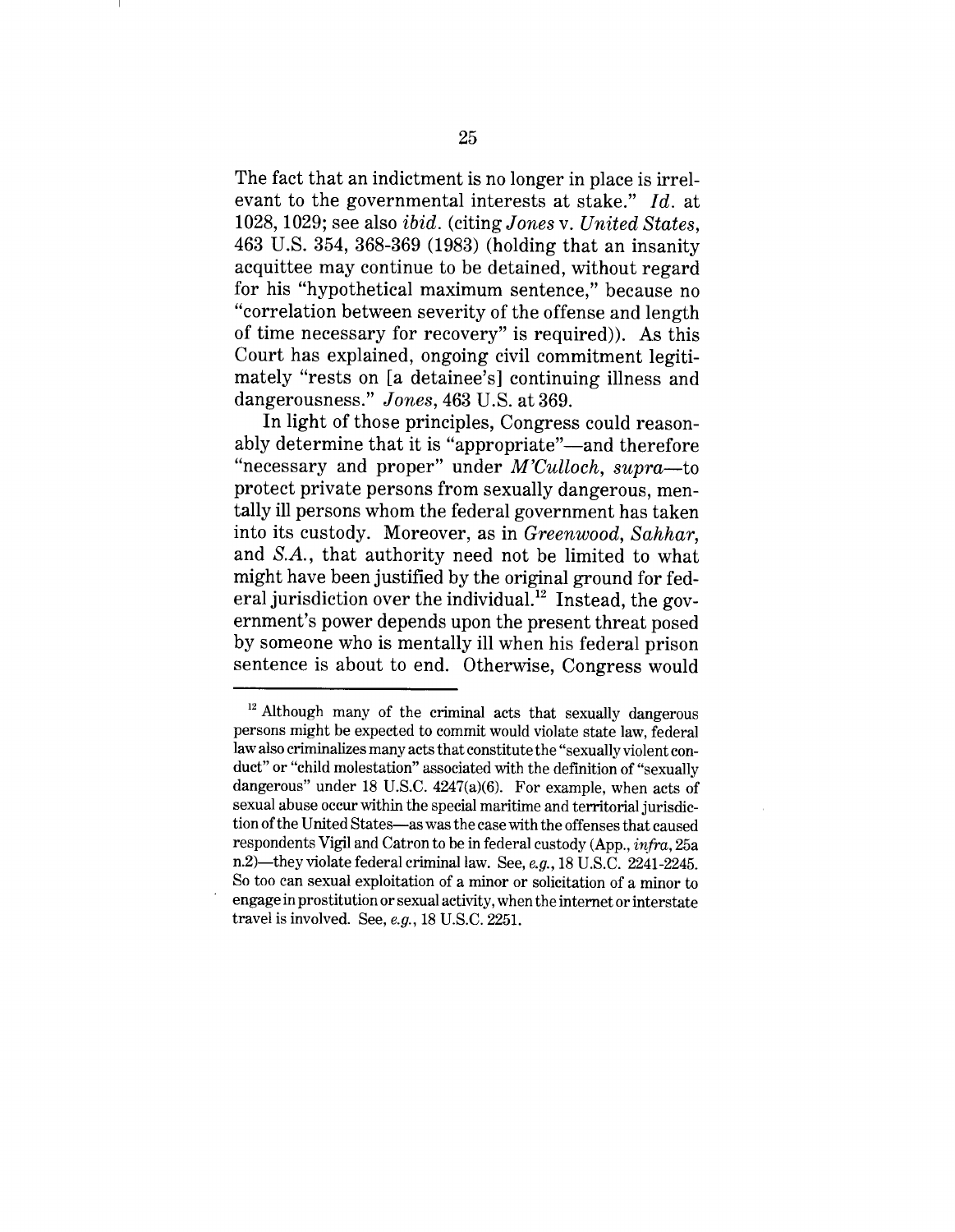have been powerless to solve--in both 1949 and 2006the serious problem presented when the federal government "has lawful custody of a person whom it is not safe to let at large." *Greenwood,* 350 U.S. at 374 (quoting *Judicial Conference Committee Report* 7).

3. The court of appeals concluded that Section 4248 is not necessary and proper to the operation of the federal criminal-justice and penal system because it impermissibly infringes upon the "broad powers" reposed in States pursuant to "their well-settled police and *parens patriae* powers to pursue civil commitment under state law." App., *infra,* 20a-21a. That conclusion, however, was based upon erroneous assumptions about the range of legitimate federal power and about the extent of the alleged intrusion on the States.

a. The court of appeals principally rejected the government's Necessary and Proper Clause argument on the ground (App., *infra,* 13a-15a) that "broad powers" over inmates--which the federal government concededly "possesses \* \* \* over persons *during* their prison sentences"—fully revert from the federal government to the States the moment the inmates' federal prison terms expire. *Id.* at 14a. But that purported dichotomy is a false one. Indeed, it is contradicted by the typical terms of federal criminal sentences, which often provide (as in this case) that a term of imprisonment will be followed by a period of "supervised release.''13 See generally 18 U.S.C. 3583.

The conditions associated with supervised release routinely extend far beyond the kinds of regulations that the federal government could impose on members of the

 $13$  As noted above, four of the respondents in this case will be subject to three-year terms of supervised release once they are released from physical custody. App., *in.fra,* 24a, 25a n.2.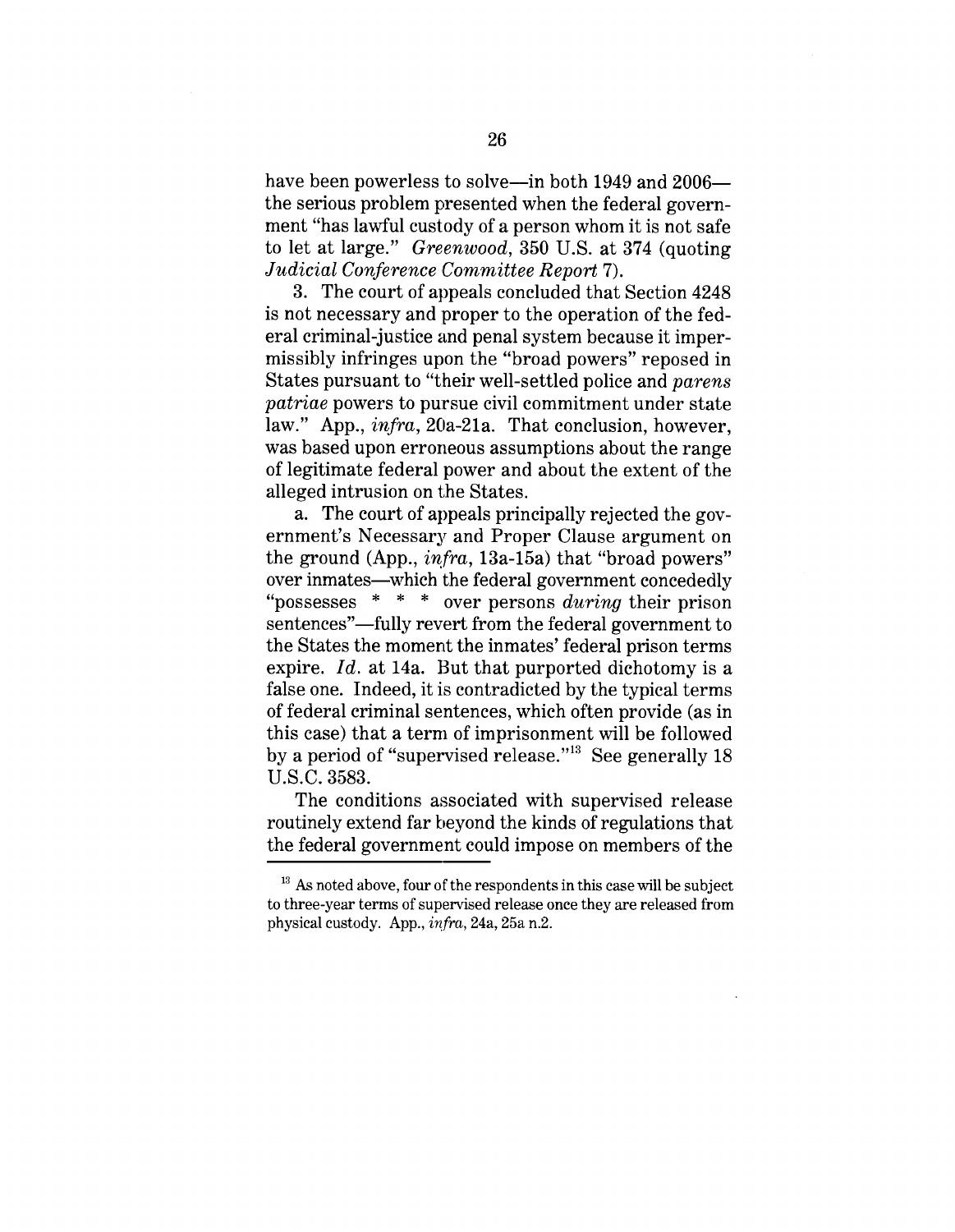general population, including the requirement "that the defendant not commit another Federal, *State, or local* crime during the term of supervision." 18 U.S.C. 3583(d) (emphasis added). A violation of those conditions can result in revocation of supervised release and a return to federal prison. 18 U.S.C. 3583(e)(3). That statutory framework belies the court of appeals' conclusion that "[t]he fact of previously lawful federal custody simply does not, in itself, provide Congress with any authority to regulate future conduct that occurs outside of the prison walls." App., *infra,* 14a; cf. *id.* at 15a-16a ("[M]any commitments under § 4248 would prevent conduct prohibited *only* by *state law.* Section 4248 thus sweeps far too broadly to be a valid effort to prevent *federal* criminal activity."). The terms of supervised release are authorized as part of the original criminal sentence and do not depend on any additional civil-commitment authority. But they nevertheless underscore the United States' distinct relationship with federal convicts, as well as its ability to take special measures to protect the public from harm that might result from the release of those convicts, even when that harm might arise from conduct that would often be beyond federal regulatory power.

b. The court of appeals also erred in characterizing Section 4248 as an impermissible intrusion on the States' own powers of civil commitment. Adverting briefly (App., *infra,* 19a) to a point made at greater length in the district court's opinion *(id.* at 63a-67a), the court of appeals contrasted Section 4248 with Section 4246, the constitutionality of which was sustained by this Court as to the petitioner in *Greenwood.* Only the latter provision, both of the lower courts noted, requires the federal government to exhaust potential arrangements for state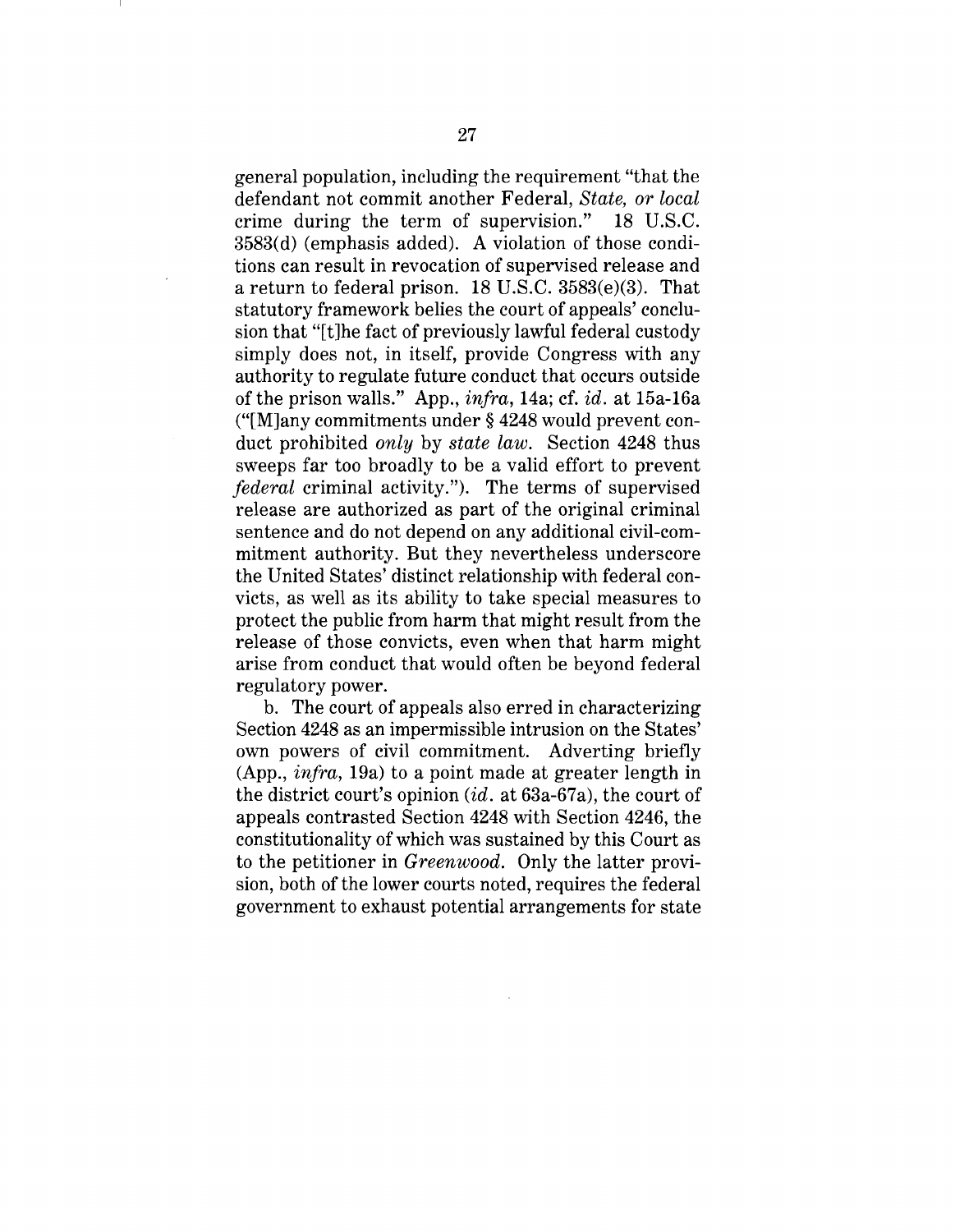custody *before* initiating federal commitment proceedings against a federal inmate who is about to be released.<sup>14</sup> Compare 18 U.S.C. 4246(a), with 18 U.S.C. 4248(a).

Of course, Section 4248, like the provisions enacted in 1949, provides for ongoing federal custody and treatment only when no suitable state arrangements are available. See 18 U.S.C. 4248(d). It cannot be of constitutional significance whether the States of the inmate's domicile or trial are consulted before or after the federal government has undertaken to prove in court that a person in federal custody is in fact sexually dangerous. As an initial matter, it plainly imposes less of a burden on a State to ask it to accept custody of someone whose sexual dangerousness has already been adjudicated than it does to ask the State to decide on initiating its own commitment proceedings against someone who has been in federal custody, perhaps for years, and about whom the State may well know next to nothing.

Similarly, the State's discretionary decision whether to assume custody cannot determine whether a federal commitment proceeding falls within Congress's powers. The exercise of Article I powers does not depend on a State's approval. See, *e.g., Gonzales v. Raich,* 545 U.S. 1, 29 & n.38 (2005); see also *Hamilton v. Kentucky Distilleries & Warehouse Co.,* 251 U.S. 146, 156 (1919).<sup>15</sup> If

<sup>&</sup>lt;sup>14</sup> Notwithstanding the contrast with Section 4246, the timing of state involvement under Section 4248 is not novel. The government need not certify the lack of suitable arrangements for state custody before seeking a court-ordered commitment under 18 U.S.C. 4243 of a person who has been found not guilty only by reason of insanity.

<sup>&</sup>lt;sup>15</sup> In the context of civil-commitment decisions, the history of *Greenwood* itself makes clear that the federal government is not required to defer to state determinations of sanity for persons over whom it has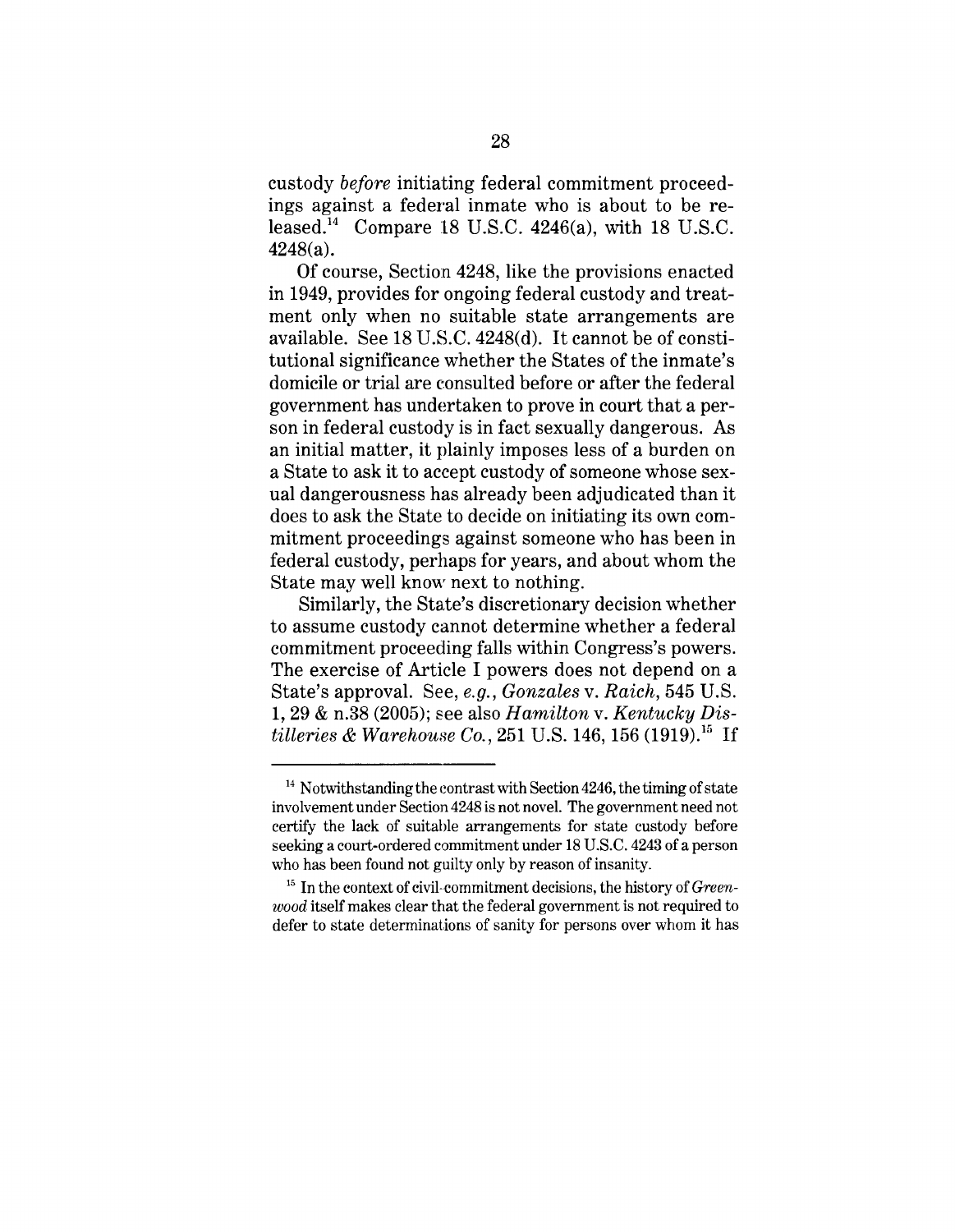an action is appropriate under the Necessary and Proper Clause, the federal government need not defer to a State or ask for its permission.

4. Finally, in holding Section 4248 unconstitutional in the case of respondent Catron (App., *infra,* 18a n.10), the court of appeals invalidated an application of the statute that survives scrutiny even under that court's own erroneous view of Congress's authority.

Catron was deemed incompetent to stand trial after being charged with four counts of aggravated sexual abuse of a minor under the age of twelve and one count of abusive sexual conduct, and he was in custody under 18 U.S.C. 4241(d) when he was certified as sexually dangerous under Section 4248. The court of appeals recognized that, even under its circumscribed reading of *Greenwood,* Congress's assertion of authority over persons in Catron's situation would be proper because there was still an "unexhausted" power of federal prosecution. App., *infra,* 19a n.10 (noting that commitment under Section 4246 "would lie within [the government's] constitutional authority"). The court nevertheless declared: "Because no party asks us to bifurcate Catron's unique challenge to § 4248, we decline to do so." *Ibid.* The court of appeals' premise that the government did not separately defend custody under Catron's different cir-

jurisdiction. In *Greenwood,* after commencing commitment proceedings, the federal district court transferred Greenwood to a state facility. 350 U.S. at 371. The State then concluded that Greenwood was *not* insane and released him. *Ibid.* Greenwood was re-arrested under a federal indictment. *Ibid.* In ordering Greenwood's indefinite commitment, the federal court did not consider itself limited or bound by the State's ruling, and this Court did not suggest that it was required to defer to the state court's sanity determination or that the federal government had violated principles of federalism by indefinitely committing a person deemed sane by the State. *Id.* at 371-372.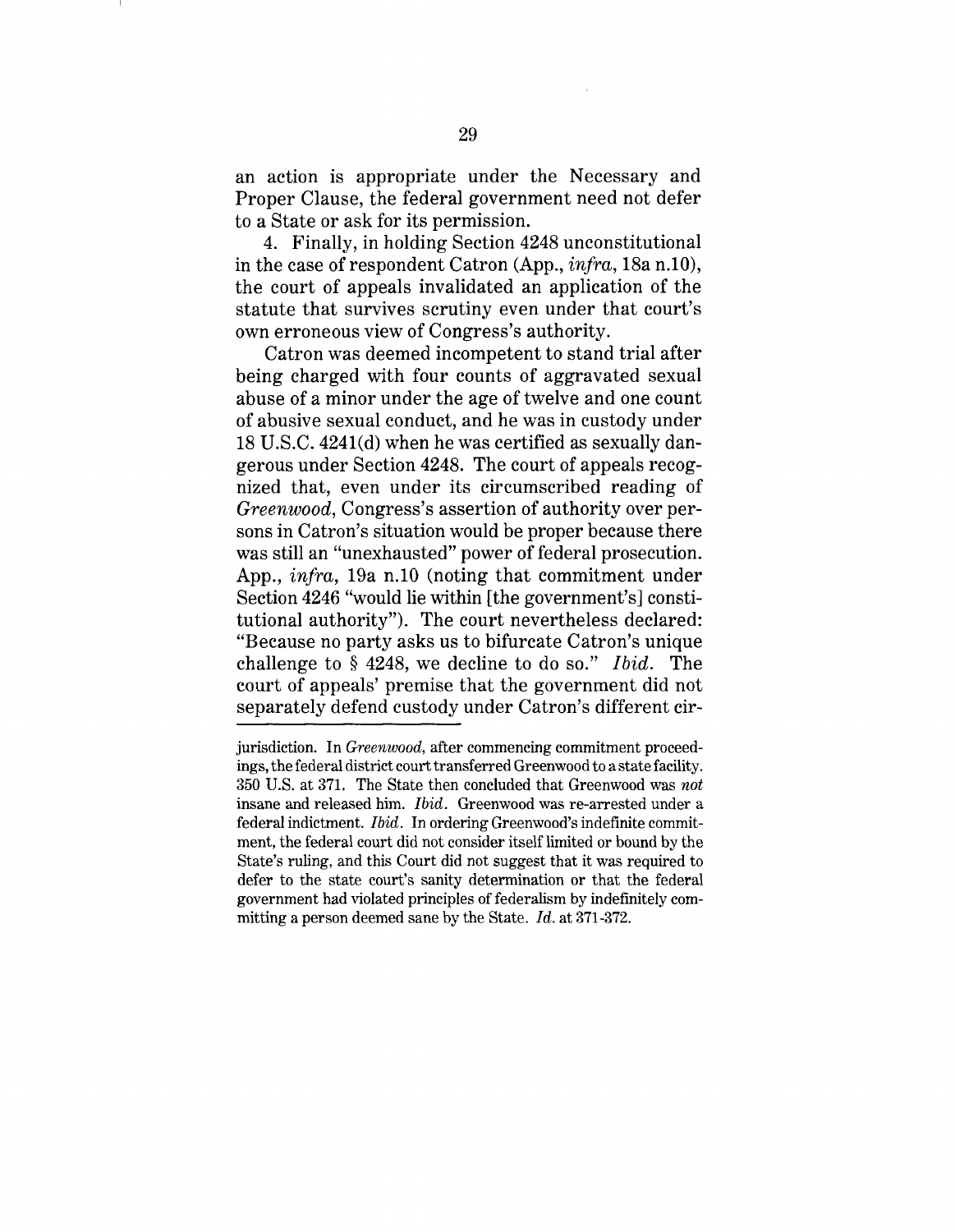cumstances is incorrect. Catron's case was one of five separate cases that the court of appeals consolidated for purposes of appeal, and the government's briefs included separate discussions of the constitutionality under *Greenwood* of Section 4248 as applied to "individuals, like respondent Catron, found incompetent to stand trial and committed to federal custody under § 4241(d)." Gov't C.A. Br. 37 (capitalization modified); see also *id.* at 37-41; C.A. Reply Br. 20.

The court of appeals thus erred in ordering that Catron's case be dismissed on a constitutional ground *(i.e.,* the alleged exhaustion of the federal prosecution power) that the court itself recognized was inapplicable to the Section 4248 proceeding against Catron.<sup>16</sup> Cf. Resp. C.A. Br. 56 ("IT]he federal government's power to prosecute, as described in *Greenwood,* remains solely for Catron."). That invalidation of civil-commitment proceedings under Section 4248 for persons found incompetent under Section 4241(d) likewise should be reviewed and reversed by this Court.

<sup>&</sup>lt;sup>16</sup> The district court suggested (App., *infra*, 37a & n.7) that Greenwood's case was distinguishable from respondent Catron's because the older statute required a "potential harm to the 'interests of the United States.'" As the government argued below (Gov't C.A. Br. 40), that rationale conflicts with decisions correctly construing the older statute as authorizing commitment when "release would endanger the safety of persons, property or the public interest in general--not merely the interests peculiar to the United States as such." *United States v. Curry,* 410 F.2d 1372, 1374 (4th Cir. 1969) (citing *Royal v. United States,* 274 F.2d 846, 851-852 (10th Cir. 1960)).